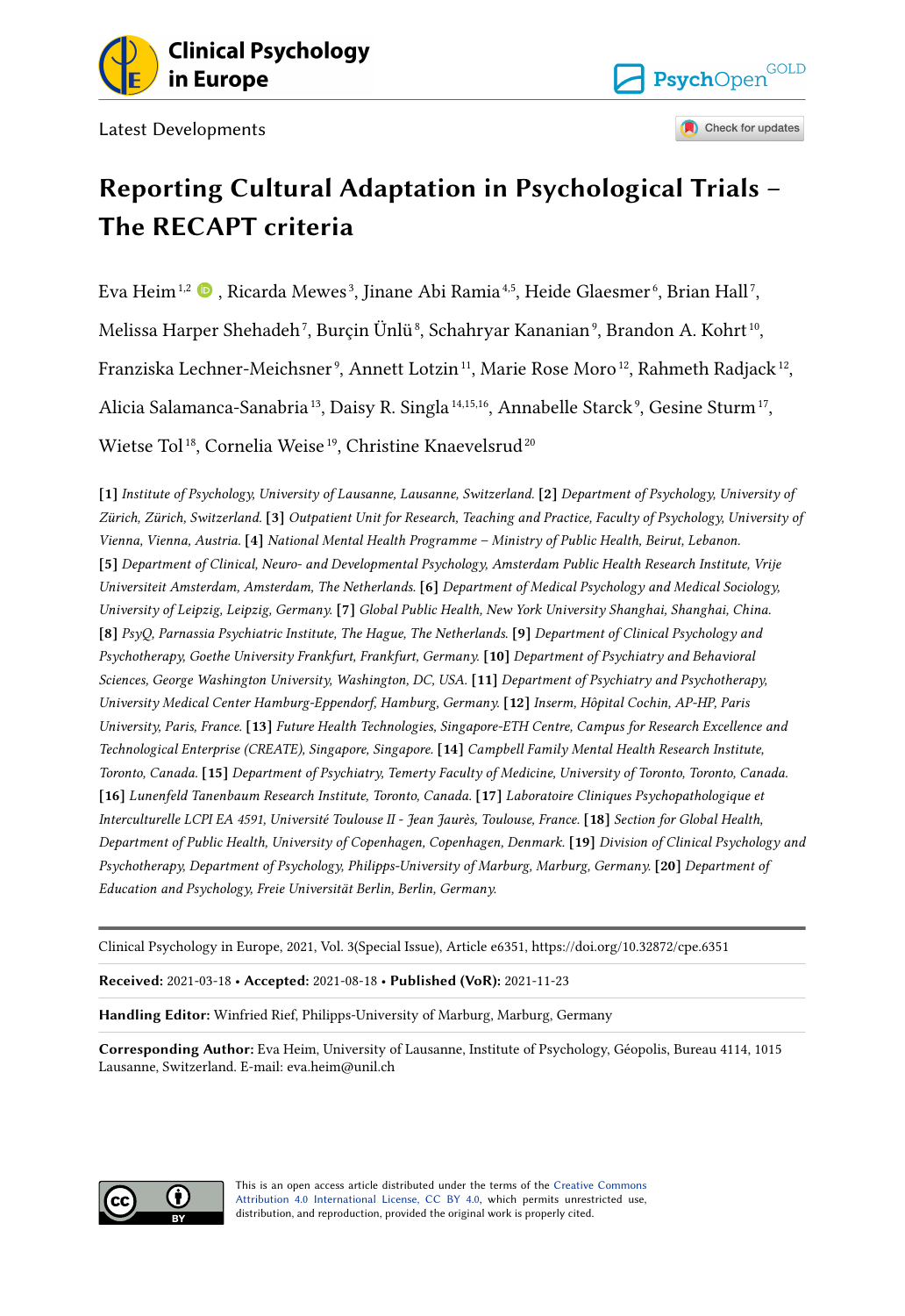**Related:** This article is part of the CPE Special Issue "Cultural Adaptation of Psychological Interventions", Guest Editors: Eva Heim & Cornelia Weise, Clinical Psychology in Europe, 3(Special Issue), https://doi.org/ 10.32872/10.32872/cpe.v3.si

**Supplementary Materials:** Materials [see [Index of Supplementary Materials\]](#page-15-0)

## **Abstract**

**Background:** There is a lack of empirical evidence on the level of cultural adaptation required for psychological interventions developed in Western, Educated, Industrialized, Rich, and Democratic (WEIRD) societies to be effective for the treatment of common mental disorders among culturally and ethnically diverse groups. This lack of evidence is partly due to insufficient documentation of cultural adaptation in psychological trials. Standardised documentation is needed in order to enhance empirical and meta-analytic evidence.

**Process:** A "Task force for cultural adaptation of mental health interventions for refugees" was established to harmonise and document the cultural adaptation process across several randomised controlled trials testing psychological interventions for mental health among refugee populations in Germany. Based on the collected experiences, a sub-group of the task force developed the reporting criteria presented in this paper. Thereafter, an online survey with international experts in cultural adaptation of psychological interventions was conducted, including two rounds of feedback.

**Results:** The consolidation process resulted in eleven reporting criteria to guide and document the process of cultural adaptation of psychological interventions in clinical trials. A template for documenting this process is provided. The eleven criteria are structured along A) Set-up; B) Formative research methods; C) Intervention adaptation; D) Measuring outcomes and implementation.

**Conclusions:** Reporting on cultural adaptation more consistently in future psychological trials will hopefully improve the quality of evidence and contribute to examining the effect of cultural adaptation on treatment efficacy, feasibility, and acceptability.

## **Keywords**

cultural adaptation, reporting criteria, randomised controlled trials, common mental disorders, psychological interventions

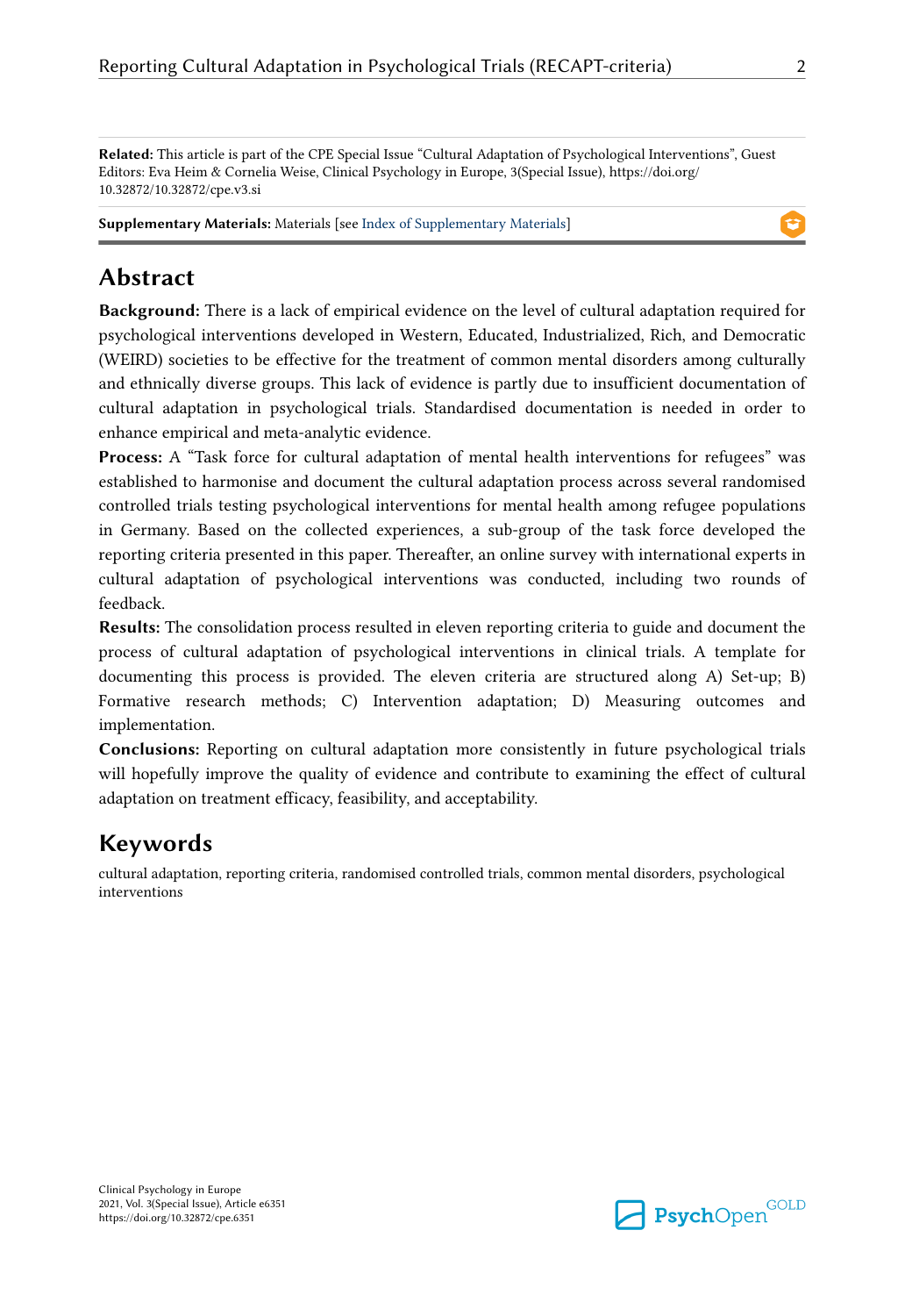#### **Highlights**

- Adaptation starts with defining the target population along cultural and sociodemographic criteria.
- Literature review and formative research are used to define target symptoms, syndromes, needs, and context.
- Using a standardized documentation system to structure the adaptation process is recommended.
- Documentation includes results of formative research and adaptation of treatment elements.

Psychotherapies developed in Western, Educated, Industrialized, Rich, and Democratic (WEIRD; [Henrich et al., 2010](#page-19-0)) societies may not or only partly be relevant to cultural groups or ethnic minorities who differ from the former in terms of cultural values, norms, or illness concepts. Evidence indicates that cultural adaptation of psychological interventions for the treatment of common mental disorders increases their acceptability and efficacy ([Benish et al., 2011;](#page-16-0) [Chowdhary et al., 2014](#page-17-0); [Hall et al., 2016;](#page-18-0) [Harper](#page-19-0) [Shehadeh et al., 2016\)](#page-19-0). There is a large variety of target populations, psychological interventions and settings where cultural adaptation is applied, from low-intensity interventions in humanitarian settings [\(Perera et al., 2020\)](#page-22-0) to higher-intensity interventions through the internet ([Knaevelsrud et al., 2015](#page-20-0)) or face-to-face [\(Hinton et al., 2012](#page-19-0)), to mention only a few. Most cultural adaptation studies use a top-down approach, in which existing psychological interventions developed for one cultural group are adapted for another one. Few studies use a bottom-up approach to develop new interventions based on culturally specific symptoms or syndromes [\(Hall et al., 2016;](#page-18-0) [Hwang, 2006\)](#page-19-0).

So far, there are no standard criteria for documenting bottom-up and top-down cultural adaptations in clinical trials testing psychological interventions (in short: psychological trials). A more detailed standard documentation is key to obtain more reliable information regarding the effect of cultural adaptation on treatment efficacy, feasibility, and acceptability. In this paper, we suggest a set of reporting criteria for this purpose. First, we outline the theoretical and empirical background. Thereafter, the reporting criteria are introduced. More detailed information on the background, the development of the reporting criteria, and the use of these criteria, can be found in Appendix A (see [Supplementary Materials\)](#page-15-0).

## **Background**

In the *Lancet Commission on Culture and Health*, culture is defined as follows: "Culture, then, can be thought of as a set of practices and behaviours defined by customs, habits, language, and geography that groups of individuals share" ([Napier et al., 2014,](#page-21-0) p. 1609).

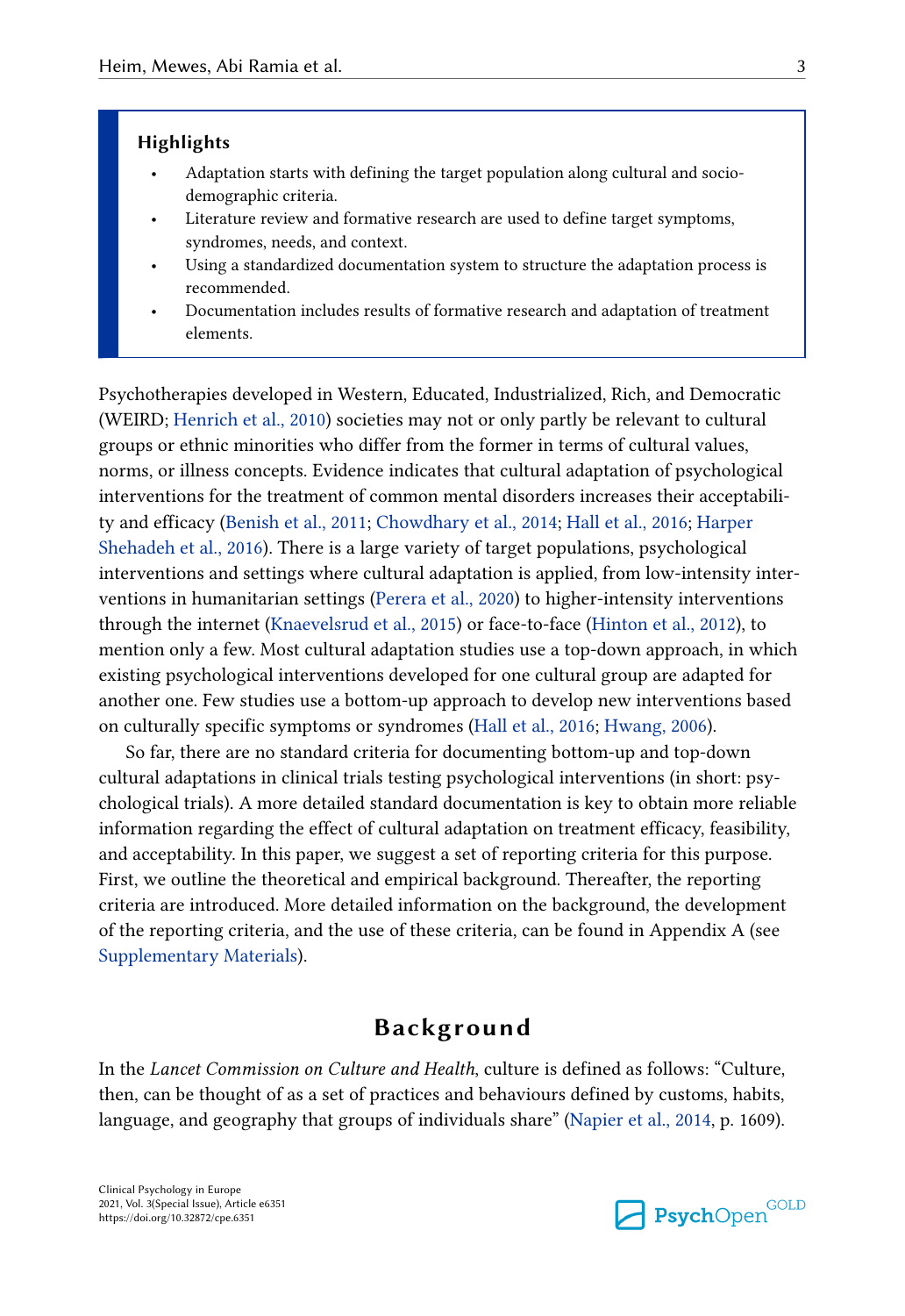In Appendix A ([Supplementary Materials\)](#page-15-0), we provide additional definitions of culture. These definitions highlight that culture refers to shared systems of understanding and engaging with the world, which extends beyond language and ethnicity to include political, economic, environmental, and other contexts that shape these patterns of shared experience.

For instance, this means that translation from English into Spanish is unlikely to be sufficient to address the needs of residents of Barcelona, Venezuelan refugees in Colombia, and first generation Salvadoreans immigrated to the United States. Conversely, because culture is strongly tied to context, many of the adaptations done for Syrian refugees in urban host communities in Jordan may be helpful for Venezuelan refugees in urban host communities in Colombia, despite the language of adaptation being entirely different. Cultural adaptation, therefore, refers to enabling an intervention to produce its desired psychological effect with a particular group in a specific context.

Several frameworks for cultural adaptation of evidence-based interventions exist (e.g., [Applied Mental Health Research \[AMHR\] Group at Johns Hopkins University, 2013;](#page-16-0) [González Castro et al., 2010](#page-18-0); [Perera et al., 2020\)](#page-22-0), all of which have been developed mainly for clinical practice. These frameworks have in common that they use stage models which include assessment, selection of the intervention (components), adaptation, piloting, and implementation. Such stage models provide guidance on the process of cultural adaptation (i.e., *how* to adapt). With regard to content of cultural adaptation (i.e., *what*  to adapt), several frameworks exist, which are described more in detail in Appendix A [\(Supplementary Materials\)](#page-15-0).

Empirical evidence from experimental studies is needed to show differential effects of different kinds of adaptations [\(Heim et al., 2020](#page-19-0)). Using a standardised documentation system, such as proposed in this paper, is key to meta-analytic evidence that is based on high quality of research. To achieve this aim, it is vital to structure reports on cultural adaptations, and to enhance transparency on *what* was culturally adapted in psychological trials.

## **Theoretical Framework**

[Heim and Kohrt \(2019\)](#page-19-0) propose a new framework of cultural adaptation that is based on evidence from cultural clinical psychology and psychotherapy research (see the section on Cultural adaptation frameworks in Appendix A, [Supplementary Materials\)](#page-15-0). The authors suggest using *cultural concepts of distress (CCD)* as the starting point for cultural adaptation. The term CCD has been introduced into the Diagnostic and Statistical Manual of Mental Disorders, fifth edition (DSM-5, [American Psychiatric Association, 2013](#page-16-0)) to describe culturally shaped mental health-related phenomena. CCD encompass *idioms of distress* [\(Nichter, 1981,](#page-21-0) [2010](#page-21-0)), *cultural explanations* [\(Bhui & Bhugra, 2002\)](#page-16-0), and *cultural* 

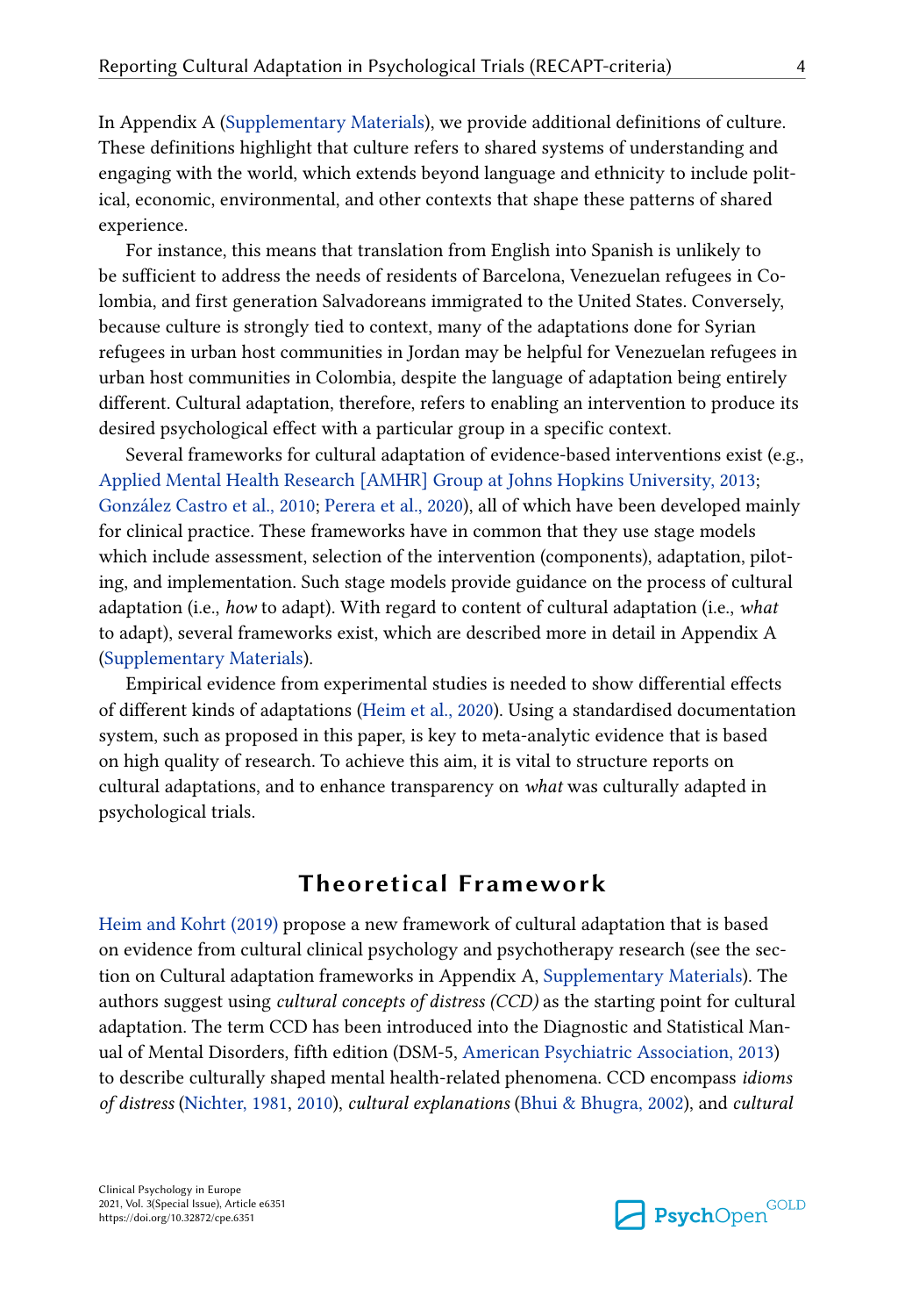*syndromes* [\(Kaiser & Jo Weaver, 2019](#page-19-0)). Evidence shows that CCD differ from diagnostic categories in DSM and the International Classification of Diseases ([Kohrt et al., 2014\)](#page-20-0).

[Heim and Kohrt \(2019\)](#page-19-0) further suggest using a taxonomy of treatment components proposed by [Singla et al. \(2017\)](#page-23-0) to structure the cultural adaptation and reporting process. Different taxonomies to dismantle components of psychological interventions have been proposed in literature, e.g., for behaviour change interventions ([Michie et al., 2013\)](#page-21-0) or for interventions for children and adolescents [\(Chorpita & Daleiden, 2009](#page-17-0)). Based on such blueprints, [Singla et al. \(2017\)](#page-23-0) proposed a taxonomy to distil the components of psychological interventions for the treatment of common mental disorders (i.e., depression, anxiety, and stress-related mental health issues) in low- and middle-income countries. This taxonomy consists of specific and nonspecific elements, and therapeutic techniques. Elements are therapeutic activities or strategies (e.g., problem solving), whereas techniques are skills that the therapist implements during a session (e.g., role-playing). Specific elements are grounded in specific psychological mechanisms (i.e., behavioural, cognitive, emotional, and interpersonal elements), and nonspecific elements are routed in common factors of psychological interventions [\(Cuijpers et al., 2019](#page-17-0); [Wampold, 2007\)](#page-23-0).

Aside from elements and techniques, which refer to *what* is provided in treatment, [Singla et al. \(2017\)](#page-23-0) describe the *how* (e.g., delivery format), *who* (e.g., non-specialists), *and where* (i.e., setting) of psychological interventions. In cultural adaptation, treatment aspects that are related to *how* content is transmitted, include, e.g., the consideration of different dialects in translation or culture-specific aspects in illustrations that are not directly related to therapeutic elements (e.g., [Abi Ramia et al., 2018](#page-16-0)). In accordance with [Resnicow et al. \(1999\)](#page-22-0), these are considered as adaptations of the surface [\(Heim & Kohrt,](#page-19-0) [2019\)](#page-19-0).

## **Process for Developing the Reporting Criteria**

The Reporting Cultural Adaptation in Psychological Trials (RECAPT) criteria were developed by a "Task force for cultural adaptation of mental health interventions for refugees" in Germany. The aim of this task force was to harmonise and document the cultural adaptation process across eleven randomised controlled trials testing psychological interventions among refugees in Germany ([Heim & Knaevelsrud, 2021](#page-19-0), this issue). The task force developed a first set of criteria. Thereafter, an expert survey was conducted to seek consensus among international experts in the field of cultural adaptation and global mental health. Twenty-four international experts were invited, of which eleven responded to our survey and provided feedback on the reporting criteria. A second round of feedback was implemented, where the experts provided their comments on the revised criteria. For more details, please refer to Appendix A [\(Supplementary Materials\)](#page-15-0). The expert survey is provided in Appendix B ([Supplementary Materials](#page-15-0)).

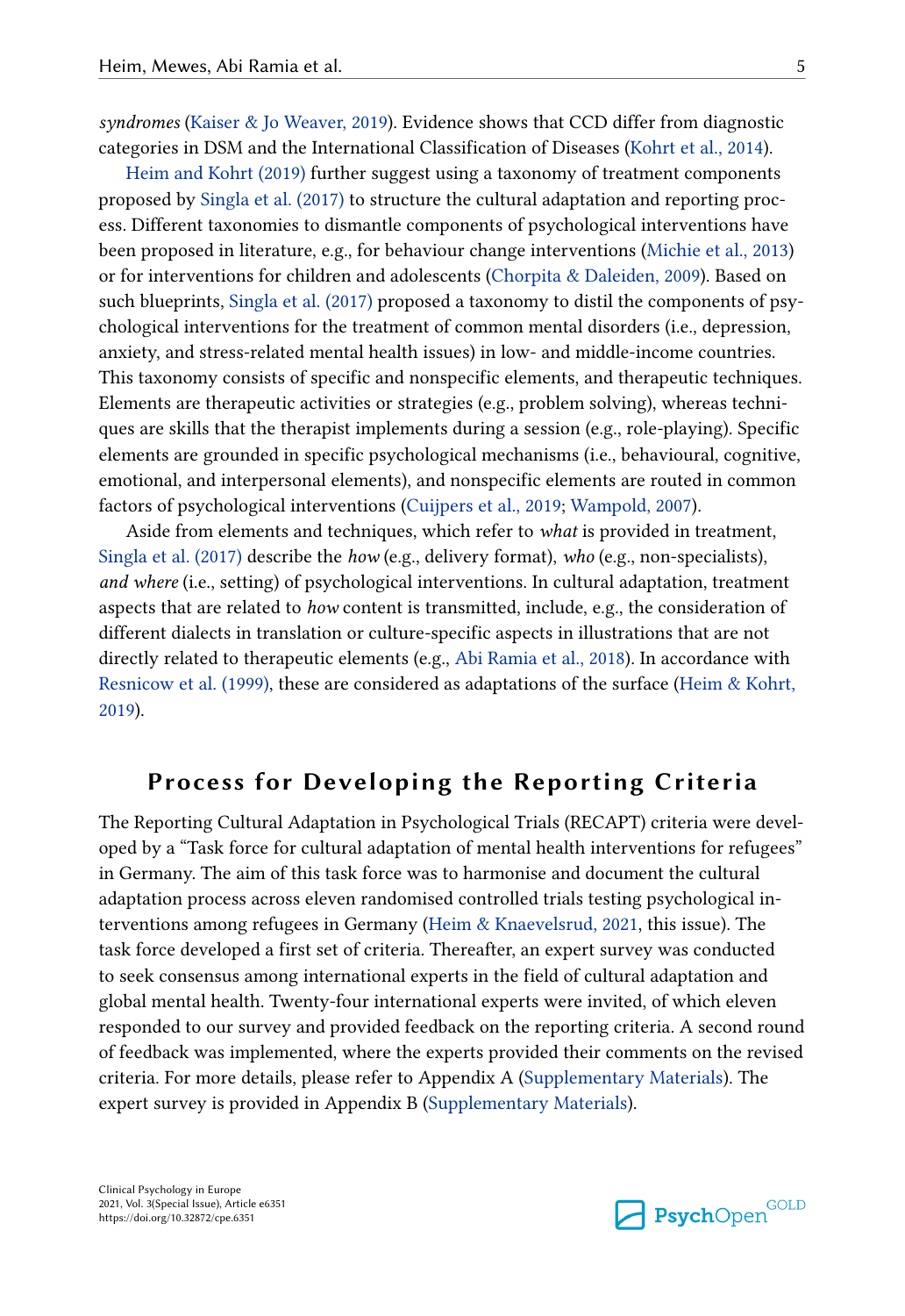## **Reporting Criteria**

In the following, we propose eleven reporting criteria for future psychological trials with different cultural and ethnic groups. Based on the theoretical and empirical considerations outlined above, the reporting criteria for bottom-up and top-down cultural adaptation in psychological trials are structured along the following categories: A) Set-up; B) Formative research methods; C) Intervention adaptation; D) Measuring outcomes and implementation. An overview of the eleven criteria is shown in Box 1. The last category, measuring outcomes, is kept short, as this is addressed in specific literature (e.g., [Leong](#page-20-0) [et al., 2019\)](#page-20-0). However, because measuring outcomes is an integral part of randomised controlled trials, we decided to include it as part of the reporting criteria.

#### **Box 1**

*Reporting Cultural Adaptation in Psychological Trials (RECAPT): Overview of Criteria*

| А. | Set-up                                                                |
|----|-----------------------------------------------------------------------|
|    | Criterion 1: Definition of the target population                      |
|    | Criterion 2: Team and roles                                           |
|    | Criterion 3: Documentation and monitoring system                      |
|    | Criterion 4: Documentation of adaptations during trial ("on the fly") |
| B. | Formative research                                                    |
|    | Criterion 5: Formative research methods                               |
|    | Criterion 6: Target symptoms, syndromes, needs, and context           |
| C. | Intervention adaptation                                               |
|    | Criterion 7: Specific treatment elements                              |
|    | Criterion 8: Nonspecific elements and therapeutic techniques          |
|    | Criterion 9: Surface adaptations                                      |
| D. | Measuring outcomes and implementation                                 |
|    | Criterion 10: Questionnaires and clinical interviews                  |
|    | Criterion 11: Implementation measures                                 |
|    |                                                                       |

We recommend reporting on these criteria, regardless of whether they were implemented or not. These reporting criteria can also be used as a guideline for planning the process of cultural adaptation of an existing intervention (top-down), or the consideration of cultural aspects in the development of new interventions (bottom-up) to be tested in psychological trials. The sequence of the reporting criteria is not fixed, as the process is often iterative; however, we put the sequence in what we considered to be a helpful order (e.g., establishing a documentation system early in the process). For reasons of

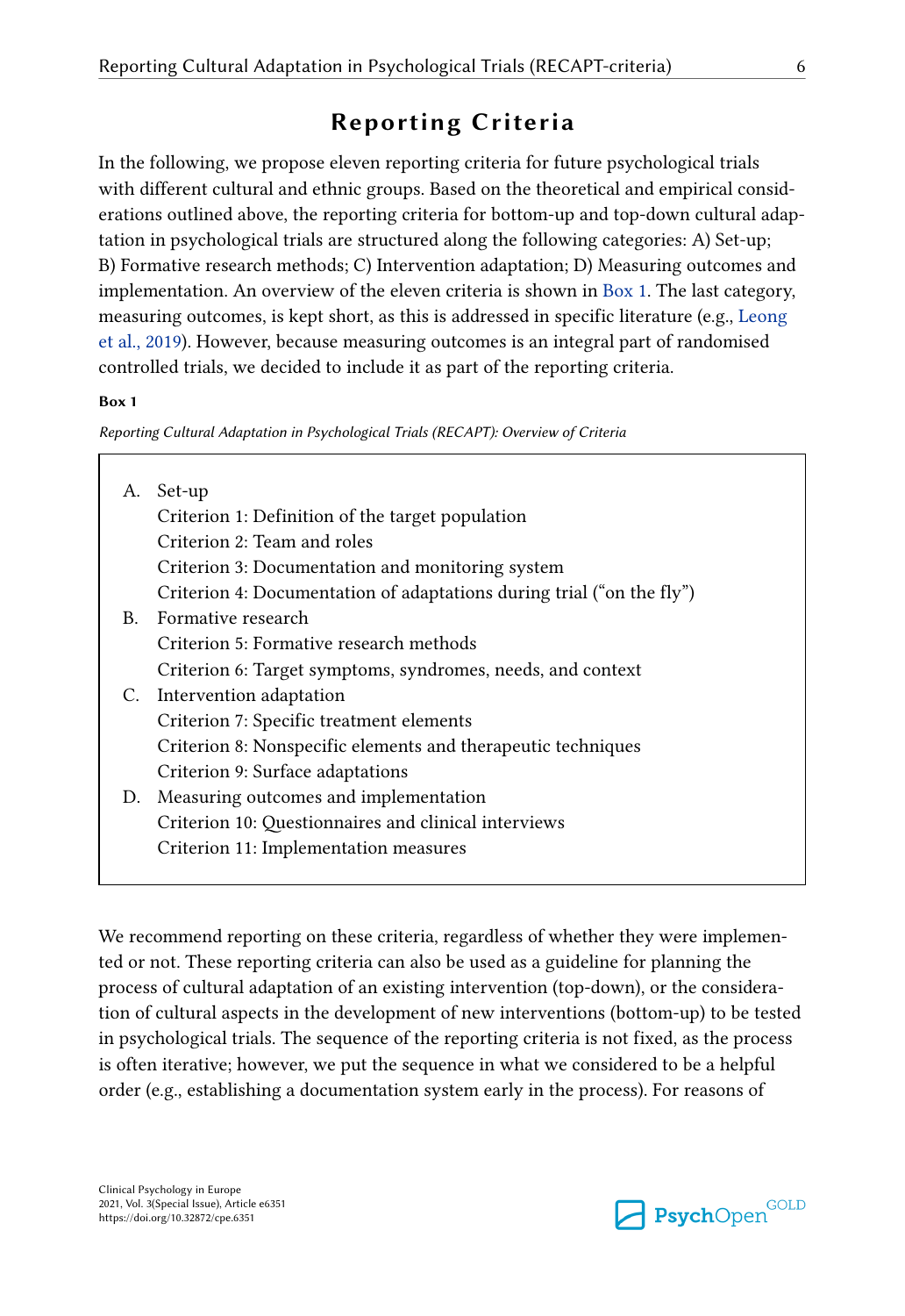word count, the description of each criterion is kept short. More detailed information can be found in the Appendix A [\(Supplementary Materials](#page-15-0)).

If possible, we recommend publishing a separate paper on formative research and cultural adaptation alongside the regular papers of a psychological trial (i.e., protocol and outcome paper), as it has been done in several studies (e.g., [Abi Ramia et al., 2018\)](#page-16-0). A separate paper allows researchers to provide detailed information on the decision-making process and the different adaptations that were implemented. If it is not possible to publish a separate paper on the formative research and cultural adaptation, it is still recommendable to report on the most important aspects in the protocol or results paper.

A reporting form that can be used for future trials is presented in the [Supplementary](#page-15-0)  [Materials](#page-15-0)). For reasons of transparency and replicability, we recommend adding the documentation and monitoring sheet as supplementary material to published papers. The template is structured along the reporting criteria.

#### **A) Set-up**

Cultural adaptation of psychological interventions is a complex process which most often includes several stages. Once a psychological trial is completed and results are about to be published, it may be difficult or impossible to reconstruct all the decisions that were made during the cultural adaptation process. For this reason, it is advisable to continuously document this process, and to be explicit about the people involved in decision-making.

#### **Criterion 1: Definition of the Target Population**

As described above, culture is a complex construct that cannot be reduced to ethnic groups or race. Many different socio-demographic factors may contribute to one's "culture", such as language, religion, age, migration background, refugee status, gender identity, sexual orientation, and socio-economic status, among others [\(González Castro](#page-18-0) [et al., 2010;](#page-18-0) [Sue & Sue, 2015](#page-23-0)). There is large variety with regard to values and norms within geographically or demographically defined groups (e.g., [Fischer & Schwartz, 2011;](#page-18-0) [Resnicow et al., 1999](#page-22-0)), and people may adopt different "cultural identities" in different contexts ([Lehman et al., 2004](#page-20-0)).

Therefore, the first step in cultural adaptation is to clearly define the "unit of analysis", i.e., the target population in the psychological trial ([González Castro et al.,](#page-18-0)  [2010\)](#page-18-0). The definition and operationalisation of this unit of analysis should be done along the most important criteria that may have an impact on participants' cultural identity and their psychopathology [\(Betancourt & López, 1993](#page-16-0)). The unit of analysis may not always be limited to one particular ethnic, language, or even cultural group, i.e., psychological interventions can be culture-sensitive rather than culture-specific. Culture-sensitive interventions may target diverse groups, e.g., migrant populations in high-income countries, and be sensitive to cultural aspects in general rather than adapted

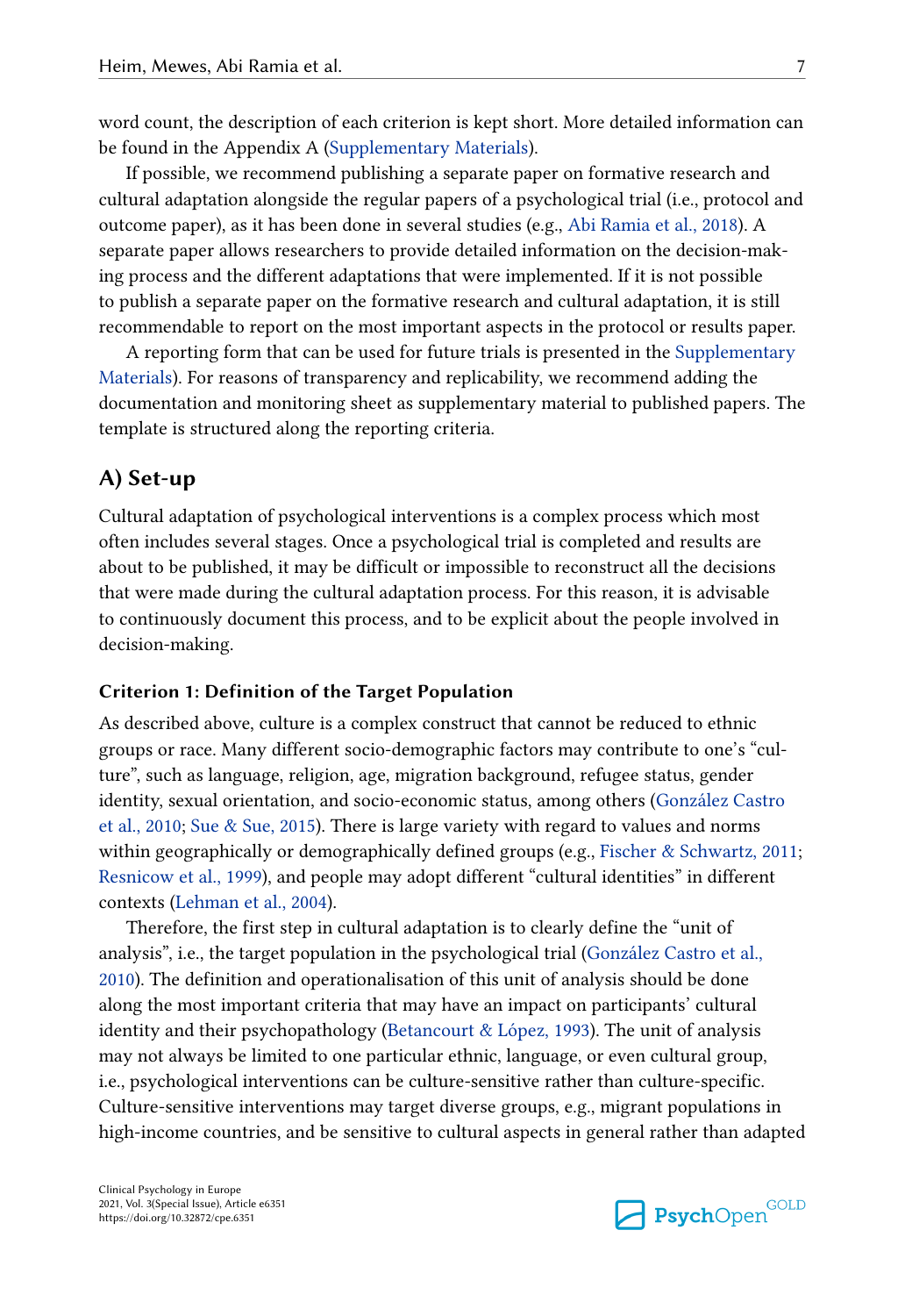to specific features of one particular group (e.g., [Lotzin et al., 2021,](#page-21-0) this issue; [Mewes et](#page-21-0) [al., 2021,](#page-21-0) this issue).

#### **Criterion 2: Team and Roles**

Several guidelines for qualitative research (e.g., [Malterud, 2001](#page-21-0); [Tong et al., 2007](#page-23-0)) consistently recommend providing information on the personal characteristics of the researchers involved in qualitative studies (e.g., occupation, gender, training and qualifications), as well as information about preconceptions, which represent previous experiences, pre-study beliefs, and motivation. In this sense, we recommend shortly describing the team that was involved in the cultural adaptation process, as well as their roles during the formative research phase and in the decision-making process.

#### **Criterion 3: Documentation and Monitoring System**

Documentation is key for transparency and replicability of clinical trials in general, and therefore also for the cultural adaptation process. When documenting the process of cultural adaptation, we suggest providing as much information as possible on CCD, on other relevant aspects in the target population (e.g., specific needs), on the foundations for decisions that were made (e.g., data gathered through focus group discussions), and on the strength of evidence to support such decisions.

Cultural adaptation most often starts with formative research (see below). In formative research, relevant information on the target population is gathered, and representatives of the target population are asked about the relevance and acceptability of the intervention. During this process, many suggestions for changing and adapting parts of the intervention may be made. Some of these suggestions may be absolutely essential, for instance because of ethical considerations, because not doing them may cause harm (e.g., stigmatization, hurting feelings of subgroups), or foster higher attrition rates. Moreover, a strong evidence-base might be a good indicator for the need of an adaptation. On the other hand, there may be changes that are "nice-to-have", or even controversial, especially if they are based on personal preferences or taste (e.g., [Shala et al., 2020\)](#page-22-0).

#### **Criterion 4: Documentation of Adaptations During Trials ("On the Fly")**

In most running trials, some level of adaptation may happen "on the fly", especially when working with diverse ethnic and cultural groups, for whom we have less empirical evidence on psychological interventions ([Unterhitzenberger et al., 2021](#page-23-0), this issue). As an example, if a misunderstanding in psychoeducation is discovered, it might be necessary to adapt the wording and, if needed, provide standard translations of such psychoeducation to interpreters for the rest of the trial. One may argue that ideally, such difficulties are discovered in pilot trials that are done exactly for this purpose. However, it is still possible that important information is revealed in the course of running trials,

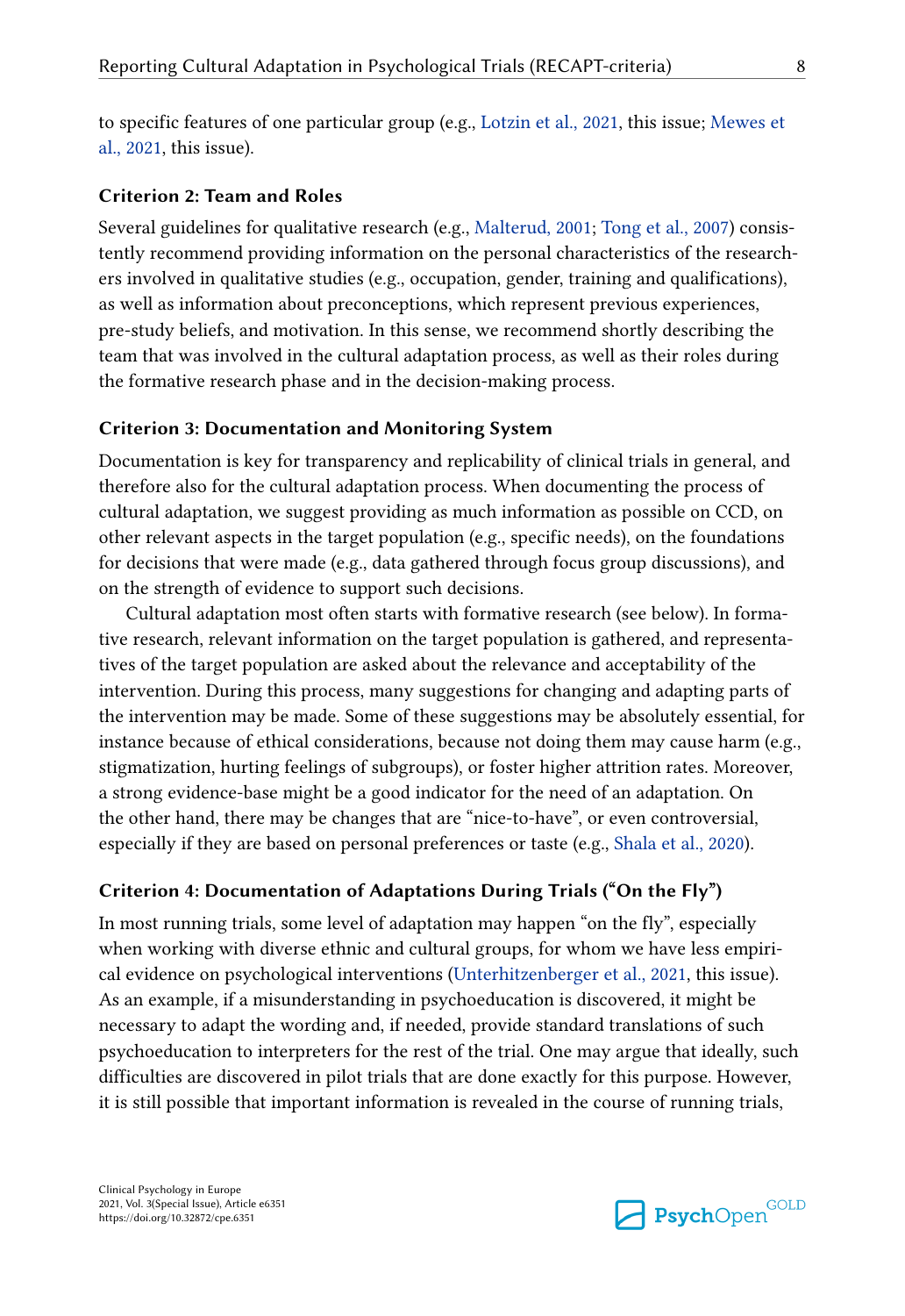and documentation and transparency with regard to such "on-the-fly" adaptations may be relevant for a better understanding of trial results and implementation.

In this line of thinking, [Chambers and Norton \(2016\)](#page-17-0) challenge the assumption of a linear, static process from intervention development (and adaptation) to pilot testing, randomised controlled trial, and implementation. In this linear view that is still prevailing in literature, deviances from manuals are considered to be problematic, as they may threaten treatment fidelity and thus, effectiveness of the intervention. In their publication entitled "The Adaptome - Advancing the Science of Intervention Adaptation", [Chambers and Norton \(2016\)](#page-17-0) aim to capture "positive deviance (e.g., where adaptation leads to better outcomes compared to the original trials) as well as circumstances in which program drift was deleterious to intervention effectiveness" (p. 127). Thus, Chambers and colleagues make a case for documenting deviances from originally defined protocols: "By augmenting trial data with practice-based evidence, we can understand much more about what works for whom" ([Chambers et al., 2013](#page-17-0), p. 6). Using a standard documentation system (RECAPT Template, [Supplementary Materials\)](#page-15-0) will enhance transparency on adaptations that were made during trials.

#### **B) Formative Research**

Formative research includes the iterative process of gathering relevant information before starting a trial. The process of formative research is ideally reported in a consistent and transparent manner, to ensure replicability and valid interpretation of results. The RECAPT criteria include the *methods* of formative research on the one hand, and the *results* of this process on the other hand.

#### **Criterion 5: Formative Research Methods**

Formative research is an iterative process using multiple qualitative and quantitative methods. In the following, we provide suggestions on how to implement this process, thus, on *how to adapt*. In the [Supplementary Materials,](#page-15-0) we provide a Template for documenting the cultural adaptation process. Formative research methods (i.e., literature review, qualitative, quantitative, and mixed methods) can be flexibly used until a level of saturation is reached. Results of this process should highlight the description of the target population's main characteristics, their most salient symptoms or syndromes and needs, and the feedback gathered on the intervention during the process of cultural adaptation. Although there is no "standard procedure" for top-down or bottom-up cultural adaptation, we suggest reporting on these different stages of formative research.

Formative research normally starts with a *literature review*. Thereafter, researchers may conclude that available evidence on their target population is insufficient for cultural adaptation. *Qualitative and/or quantitative information* on the target population (i.e., main characteristics, symptoms, syndromes, needs) should be gathered where no or insufficient evidence is available, including mixed methods approaches [\(Shala et al.,](#page-22-0)

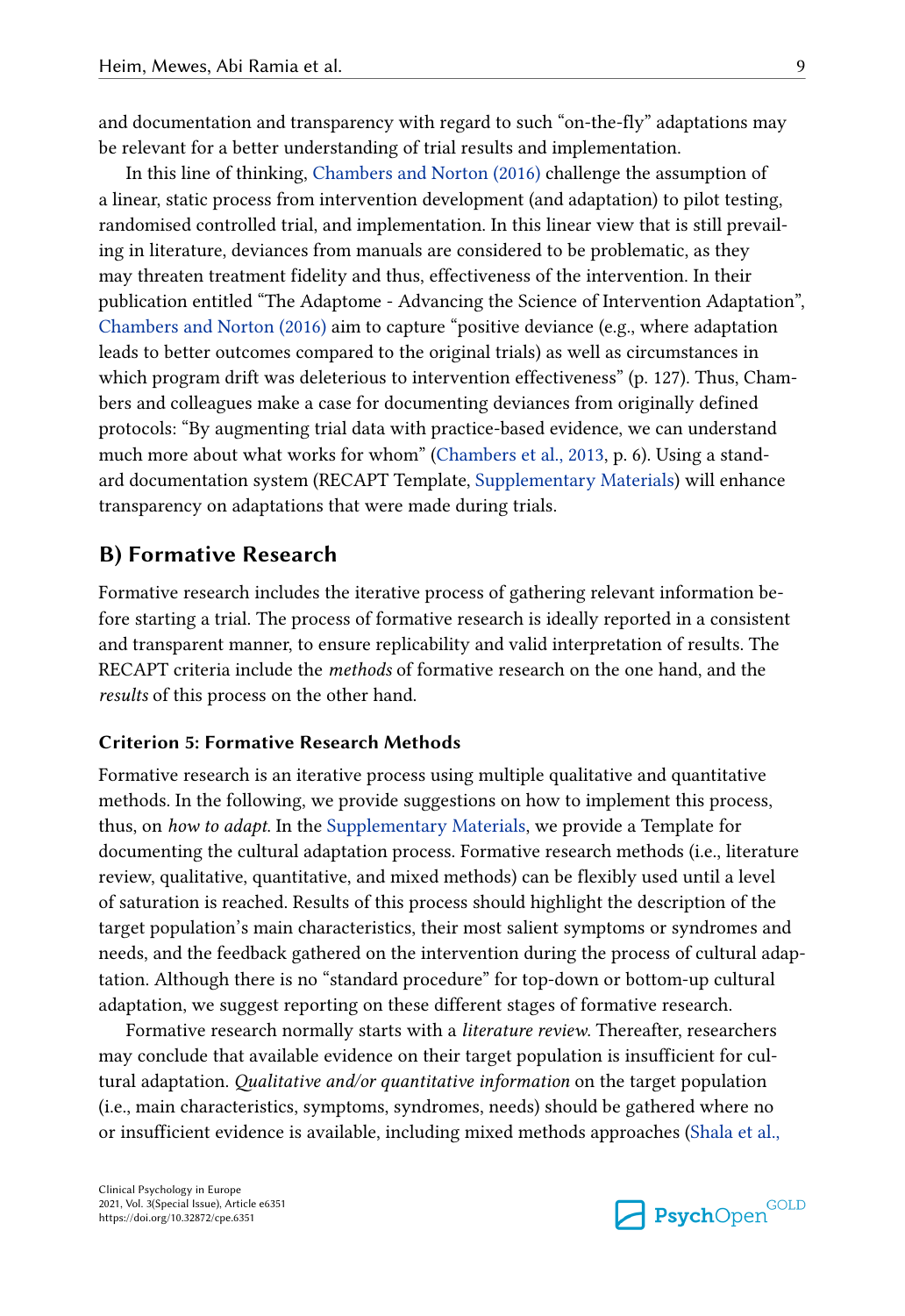[2020;](#page-22-0) [Singla et al., 2014](#page-23-0)). Quantitative methods include symptoms scales, surveys, or other questionnaires used to describe the target population. Qualitative methods include in-depth interviews with key informants, focus groups, free-list interviews, pile sorting, among others ([Cork et al., 2019](#page-17-0); [Keys et al., 2012](#page-20-0)).

We recommend using the consolidated criteria for reporting qualitative research (COREQ, [Tong et al., 2007\)](#page-23-0), a 32-items checklist for explicit and comprehensive reporting of qualitative studies. It includes participant selection (i.e., selection, method of approach, sample size, reasons for refusing); the setting for data collection (e.g., home, clinic); the method of data collection (i.e., interview guide, recording, duration), and the analysis methods (i.e., how themes were derived from the data).

Once data on the target population is gathered and compiled, interventions are adapted in a bottom-up or top-down approach. This process is accompanied by formative research, as well. And iterative process of adaptation, validation, and piloting is recommended (e.g., [Shala et al., 2020\)](#page-22-0). Regardless of the methods chosen in the process of cultural adaptation, documentation is key.

#### **Criterion 6: Target Symptoms, Syndromes, Needs, and Context**

This criterion describes the most relevant aspects to consider in cultural adaptation. As outlined above, [Heim and Kohrt \(2019\)](#page-19-0) suggest using CCD as the pivotal point for cultural adaptation. CCD are distinct from diagnostic categories such as depression, or post-traumatic stress, but in many cases share symptoms with these disorders (e.g., [Haroz et al., 2017](#page-18-0); [Rasmussen et al., 2014\)](#page-22-0). Examples of CCD in literature are spirit possession in Uganda and Zimbabwe [\(Ertl et al., 2011;](#page-18-0) [Patel et al., 1995](#page-22-0)), *dhat* in India (i.e., semen loss in urine; [Gautham et al., 2008](#page-18-0)), *hwa-byung* in Korea (i.e., fire/projection of [accumulated] anger into the body; [Min & Suh, 2010](#page-21-0)), or *khyâl attacks* (i.e., wind attacks) in Cambodia ([Hinton et al., 2010](#page-19-0)). Evidence shows that CCD are often associated with symptoms of psychological distress and mental disorders in general. However, it would be erroneous to conclude that CCD are just variations of the same (universal) underlying constructs across cultural groups. In their systematic review on CCD, [Kohrt](#page-20-0)  [et al. \(2014\)](#page-20-0) argue that higher methodological rigour is needed to better understand potential associations and distinctions between CCD and diagnostic categories developed in Western countries. We recommend using an ethnopsychological model to frame the understanding and use of CCDs [\(Keys et al., 2012](#page-20-0); [Kohrt & Hruschka, 2010\)](#page-20-0).

Other relevant topics for cultural adaptation may include specific needs in the target population, mental health related stigma, as well as contextual variables such as differential exposure to social determinants of mental health, and access to health systems, and mental health resources ([Hook et al., 2021\)](#page-19-0). An example of such a contextual variable is ongoing armed conflict, which requires specific contextual adaptation of psychological interventions [\(Castro-Camacho et al., 2019\)](#page-17-0).

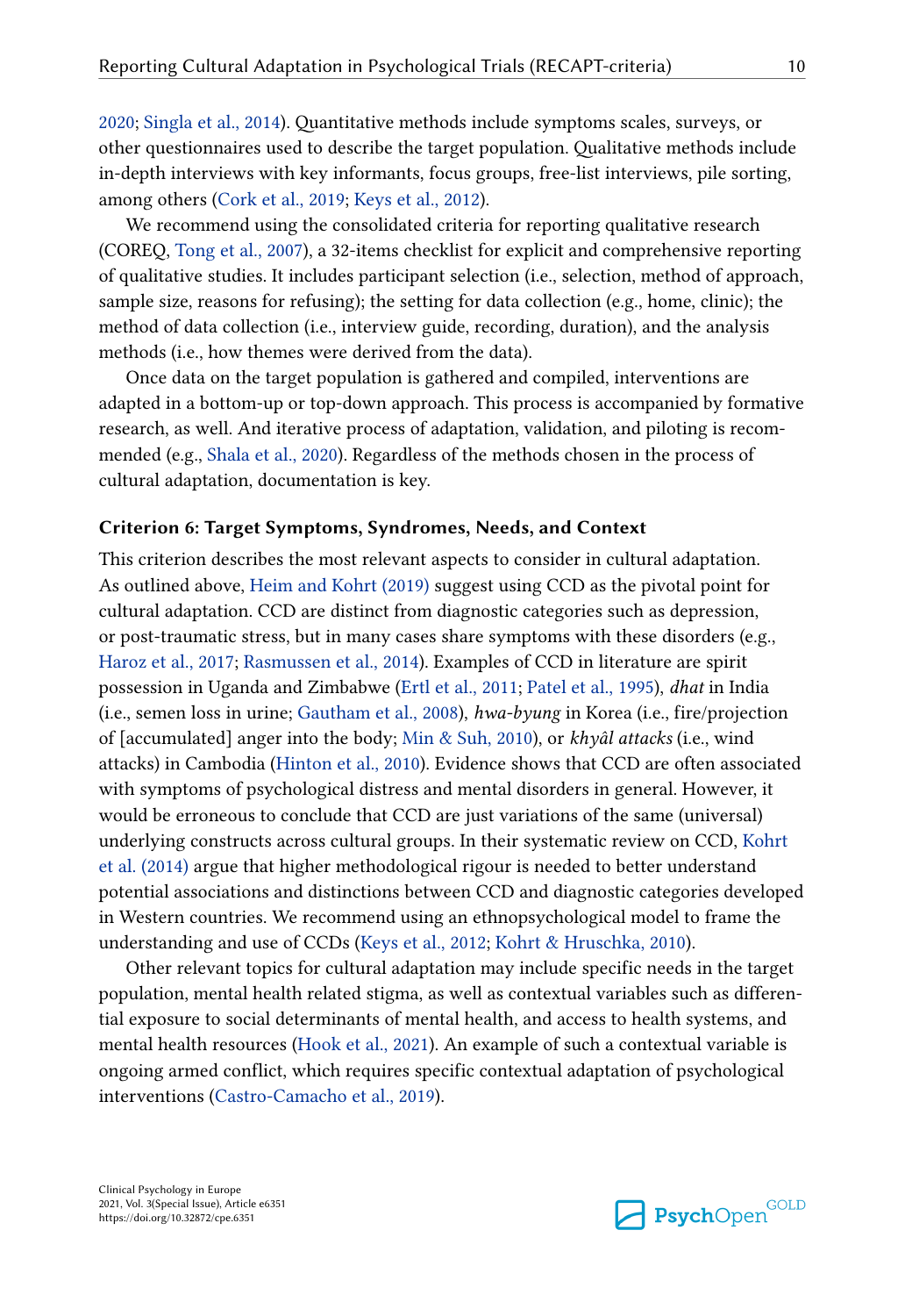#### **C) Intervention**

In clinical and empirical literature, cultural adaptation of psychological interventions most often implicitly refers to the top-down approach, in which existing psychological interventions developed for one cultural group are adapted for another one [\(Hall et al.,](#page-18-0)  [2016;](#page-18-0) [Hwang, 2006\)](#page-19-0). There is little evidence on psychological interventions adapted in a bottom-up approach to address culture-specific symptoms and syndromes.

One might argue that the development of new interventions does not fall under "adaptation". We counter this argument by stating that psychological interventions for the treatment of distress and mental disorders are a "Western" concept by themselves, as is the empirical evaluation of such interventions through randomised controlled trials. Therefore, the present reporting criteria are applicable not only for trials testing culturally adapted versions of existing interventions, but also newly developed interventions and intervention components that aim to target specific factors among culturally diverse groups.

Psychological interventions and trials to evaluate them share a common set of features, which have been classified by [Singla et al. \(2017\)](#page-23-0) into four categories: Who (i.e., provider); What (i.e., treatment components); Where (i.e., treatment setting); and How (i.e., training, supervision, treatment delivery). Treatment components can be distilled into i) specific elements that are based on theoretical psychological models; ii) nonspecific elements that are commonly shared by interventions of different theoretical backgrounds; and iii) therapeutic techniques that aim to transmit specific and nonspecific elements (see Theoretical framework above). This taxonomy provides a helpful grid to support the cultural adaptation of intervention, as it specifies the different levels of an intervention. Other frameworks (e.g., [Bernal et al., 1995;](#page-16-0) [Bernal & Sáez-Santiago,](#page-16-0) [2006\)](#page-16-0) have listed elements for cultural adaptation without putting them into a functional relationship. Accordingly, we structured our reporting criteria along the taxonomy by [Singla et al. \(2017\)](#page-23-0).

The template provided in the [Supplementary Materials](#page-15-0) can be used for documenting cultural and contextual adaptations, evidence to support each decision, and suggestions from the research team.

#### **Criterion 7: Specific Treatment Elements**

Most psychological trials have used manuals or protocols as unit of analysis [\(Chorpita](#page-17-0) [& Daleiden, 2009](#page-17-0)). Manuals most often focus on one particular diagnosis and use a series of elements for the treatment of this disorder (e.g., psychoeducation, exposition, cognitive restructuring, relapse prevention) for their treatment. Transdiagnostic interventions combine treatment elements to address a broader symptom spectrum instead of one particular diagnosis, with promising effect sizes ([Newby et al., 2013\)](#page-21-0). As an example, the Common Elements Treatment Approach (CETA, [Murray et al., 2014\)](#page-21-0), applies evidence-based treatment elements depending on the specific symptomatology of

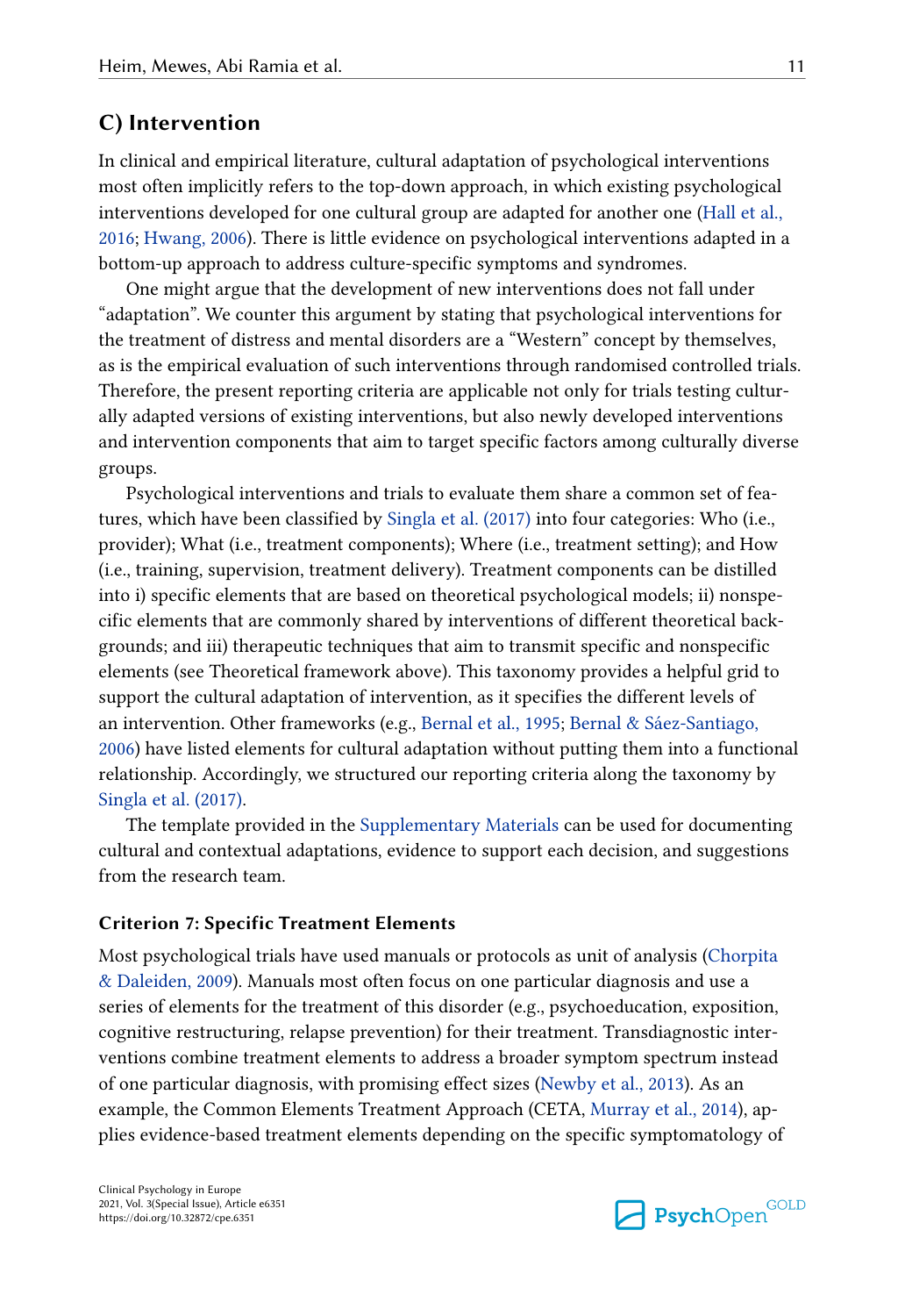the patient. Other examples are Problem Management Plus (PM+, [Dawson et al., 2015\)](#page-17-0) developed by World Health Organization (WHO), or the Unified Protocol for Emotional Disorders ([Barlow et al., 2004\)](#page-16-0).

As mentioned in the Theoretical framework (see above), single treatment components can be distilled from such manuals, and several authors advocate reporting on treatment components (rather than manuals) in randomised controlled trials. In the process of cultural adaptation, this distillation may be even more relevant. In psychological trials with diverse ethnic and cultural groups, it may be important to provide some empirically or theoretically based rationale for the selection, omission or adaptation of each of the specific treatment elements. In addition, explicit decisions to leave specific elements unchanged should be reported, as well ([Böttche et al., 2021](#page-16-0), this issue).

The mental health Cultural Adaptation and Contextualization for Implementation (mhCACI) procedure begins with identification of the mechanisms of action as the first step in order to inform the literature review, formative work, and other steps ([Sangraula](#page-22-0)  [et al., 2021\)](#page-22-0). The literature review and formative work can be used to determine which specific treatment elements and other mechanisms of action will best fit with the culture and context. Alternatively, the literature review and formative work can be used to select which type of intervention will fit best and is mostly likely to undergo successful adaptation. If the CCD, community needs, and context are clearly defined, this will inform which interventions would not require heavy adaptation for implementation, which is especially important when rapid deployment is needed such as during humanitarian emergencies.

#### **Criterion 8: Nonspecific Elements and Therapeutic Techniques**

Nonspecific elements refer to components that are universal to all treatments, also known as "common factors" [\(Cuijpers et al., 2019](#page-17-0); [Wampold, 2007\)](#page-23-0). One important common factor is the provision of a convincing treatment rationale. Psychological interventions ideally provide explanations that differ from the patient's views, but that are not too discrepant from the patient's intuitive assumptions as to be rejected [\(Wampold,](#page-23-0)  [2007\)](#page-23-0). This suggests trying to find common ground between the treatment's hypothesized mechanism of action (including both specific and nonspecific elements) and the patient's explanatory model. For treatment adherence and compliance, it is vital that patients understand and to some point share the rationale behind the treatment. The treatment rationale is ideally dovetailed with cultural explanations and idioms of distress that are part of CCD [\(Hwang, 2006](#page-19-0); [Rathod et al., 2019\)](#page-22-0). CCD may include beliefs and assumptions that require to be challenged when providing the treatment rationale.

In addition, it may be relevant to consider culture-specific notions of stigma, and the way how mental health-related stigma threatens the life domains that "matter most" [\(Yang et al., 2014](#page-23-0)) to members of a specific cultural group (e.g., marriage, employment, social networks). Intervention adaptation should include consideration of "what matters

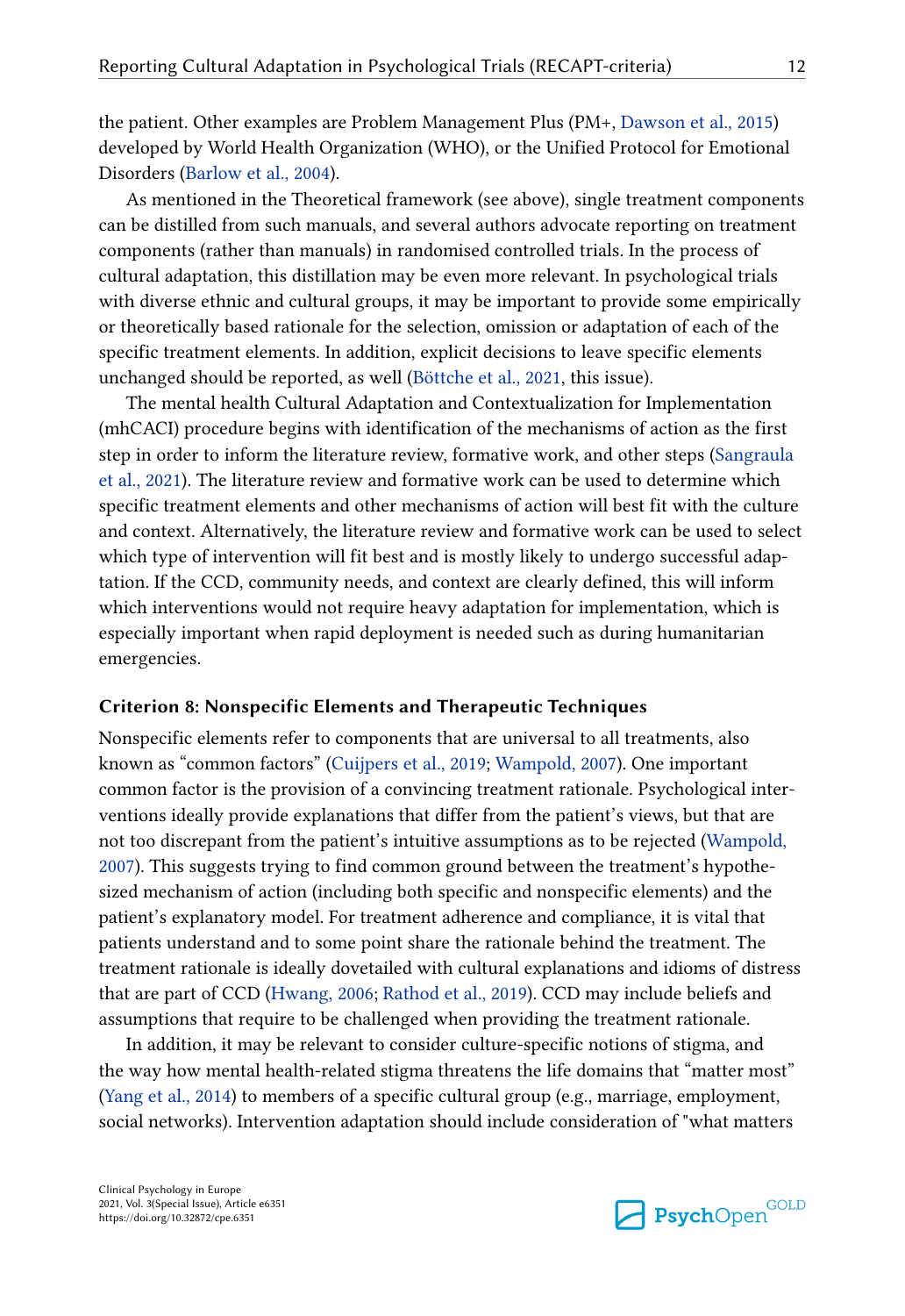most" because this will influence stigma and motivation of those delivering the intervention ([Kohrt, Turner, et al., 2020\)](#page-20-0). Documentation of how adaptations address what matters most further demonstrates the rigor of the approach.

We also recommend to report on the reflections that have guided the choice, omission, or adaptation of *therapeutic techniques*, such as role-playing, goal setting, or homework ([Singla et al., 2017](#page-23-0)).

#### **Criterion 9: Surface Adaptations**

Surface structure adaptations aim to enhance acceptability of an intervention through matching materials, channels and settings to the target population [\(Resnicow et al.,](#page-22-0)  [1999\)](#page-22-0). Such surface adaptations correspond to the *How* and *Where* in the taxonomy suggested by [Singla et al. \(2017\).](#page-23-0) There is much evidence on such surface adaptations of psychological interventions [\(Chowdhary et al., 2014; Chu & Leino, 2017;](#page-17-0) [Harper](#page-19-0)  [Shehadeh et al., 2016\)](#page-19-0).

Cultural and contextual factors may determine the channels through which the treatment components are provided, e.g. group-based as opposed to individual treatment [\(Epping‐Jordan et al., 2016;](#page-18-0) [Sangraula et al., 2018;](#page-22-0) [Verdeli et al., 2003\)](#page-23-0), or internet-based interventions [\(Naslund et al., 2017](#page-21-0)) that are increasingly tested and applied among diverse ethnic and cultural groups. Reporting should include considerations that have been made with regard to such different modes of delivery.

Interventions (both self-help and face-to-face) may include materials such as texts, illustrations, case examples, flyers, audio files, videos, etc. Standards exist for the translation of assessments and materials (e.g., [van Ommeren et al., 1999](#page-23-0)). Several studies report that it is often difficult to draw the line between translation and adaptation, as these two are closely intertwined [\(Ramaiya et al., 2017;](#page-22-0) [Shala et al., 2020](#page-22-0)). For pragmatic reasons, it is often not possible to document all the decisions that were made during the process of translation and language editing, especially if the decisions are merely questions of style or grammar. However, some decisions might be relevant to be documented in the cultural adaptation monitoring sheet. As an example, metaphors are often culture-specific and cannot be translated literally ([Rechsteiner et al., 2020](#page-22-0)). It might therefore make sense to report on how specific metaphors in the intervention were translated or adapted.

#### **D) Measuring Outcomes and Implementation**

As outlined above, there is considerable cultural variation in symptom expression. In clinical trials testing psychological interventions among diverse ethnic and cultural groups, it is important to account for this cultural validation by using validated instruments.

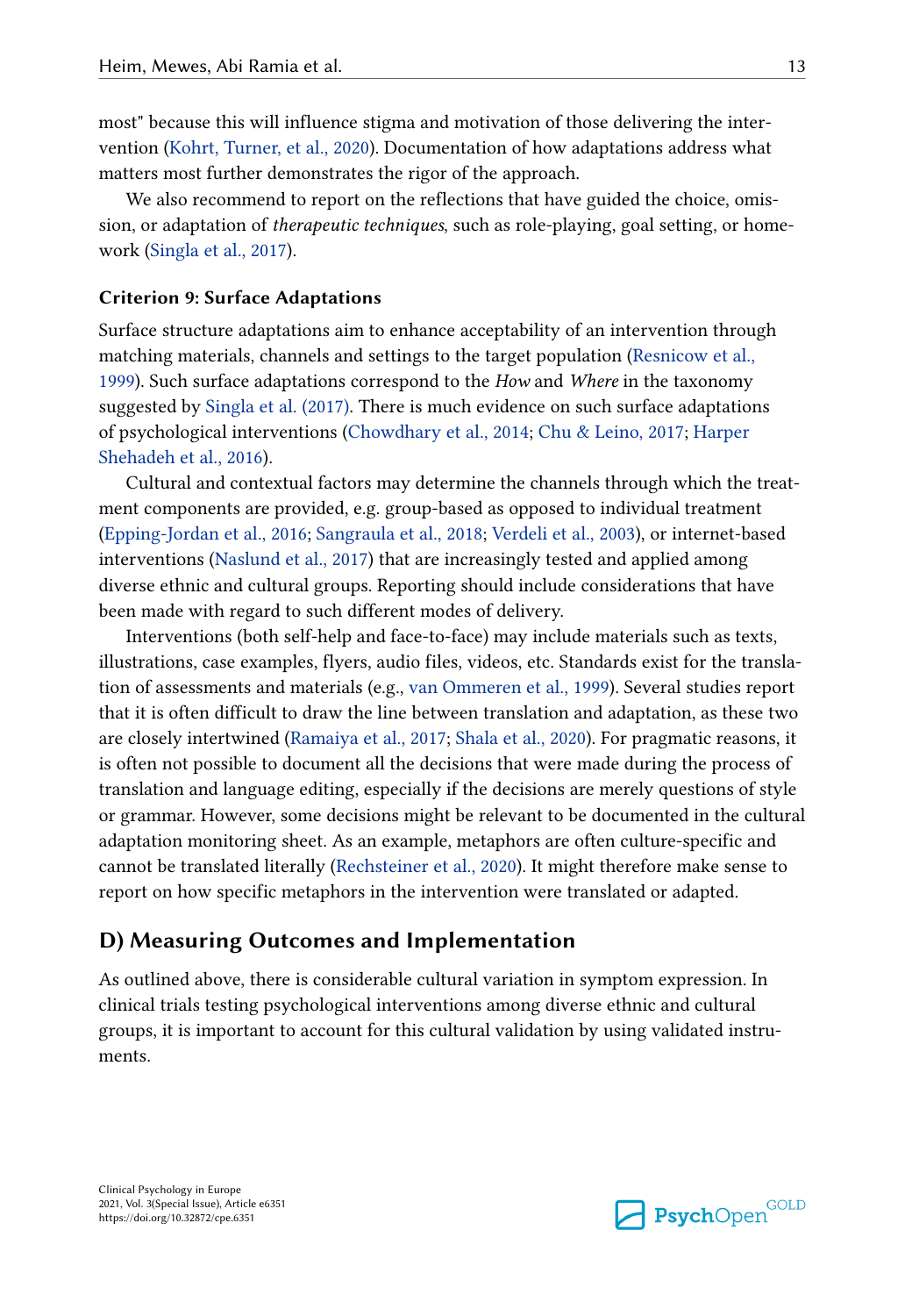#### **Criterion 10: Questionnaires and Clinical Interviews**

When conducting clinical trials with culturally diverse populations, it is vital to provide information on the extent to which outcome measures (i.e., questionnaires and clinical interviews) were translated, (culturally) adapted, and validated.

There are standard criteria for the translation, adaptation, and validation of questionnaires. As an example, [Wild et al. \(2005\)](#page-23-0) and [van Ommeren et al. \(1999\)](#page-23-0) provided principles of good practice for the translation and cultural adaptation process for patient-reported outcomes. In addition, standard psychometric methods for the cross-cultural validation of questionnaires and measurement invariance have been developed (e.g., [Byrne et al., 1989](#page-17-0); [Chen, 2008;](#page-17-0) [Milfont & Fischer, 2010](#page-21-0); [Vandenberg & Lance, 2000](#page-23-0)). Several standard questionnaires have been used for application among diverse cultural and ethnic groups, e.g., the Patient Health Questionnaire ([Kroenke & Spitzer, 2002\)](#page-20-0), the Generalised Anxiety Disorder scale ([Spitzer et al., 2006](#page-23-0)), the Posttraumatic Diagnostic Scale [\(Foa et al., 1997](#page-18-0)), the General Health Questionnaire [\(Goldberg, 1972](#page-18-0)), or the WHO Disability Assessment Scale ([Ustun et al., 2010](#page-23-0)), to mention only a few.

The validity of questionnaires can be enhanced by incorporating CCD, and particularly idioms of distress. Another option is the use of client-generated outcome measures, such as the Psychological Outcome Profiles instrument (PSYCHLOPS, [Ashworth et al., 2004](#page-16-0)), which has been validated in several countries (e.g., [Czachowski](#page-17-0) [et al., 2011;](#page-17-0) [Héðinsson et al., 2013](#page-19-0)). Another client-generated outcome measure is the Personal Questionnaire [\(Elliott et al., 2016](#page-18-0)).

Most trials use self-report questionnaires as their primary outcome measure. Clinical interviews are of course more labour-intensive, but the diagnostic accuracy might be higher [\(Ferrari et al., 2013](#page-18-0)), especially among diverse cultural and ethnic groups. If the planned outcome measure for the psychological trial is a clinical interview (e.g., the Structured Clinical Interview for DSM-5, SCID-5-CV; [First et al., 2016](#page-18-0)), it is recommended to integrate a culture-sensitive interview, such as the *Cultural Formulation Interview* in DSM-5 ([American Psychiatric Association, 2013](#page-16-0)). Training interviewers in culture-sensitive assessments is important, in order to avoid misdiagnosis. And it is relevant to report on interviewer training and interrater reliability with regard to cultural competence.

#### **Criteria 11: Implementation Measures**

In addition to measuring outcomes, the implementation process should be documented, as well. Without documenting implementation, it is difficult to determine if an unsuccessful intervention is due to the intervention not being effective or lack of fidelity when delivering the intervention [\(Jordans & Kohrt, 2020](#page-19-0); [Kohrt, El Chammay, et al., 2020\)](#page-20-0). Moreover, assessing implementation is vital to determine that the cultural adaptations were actually enacted in delivery of the intervention. Criterion 11 refers to the *Who* and *How* criteria in the taxonomy by [Singla et al. \(2017\)](#page-23-0).

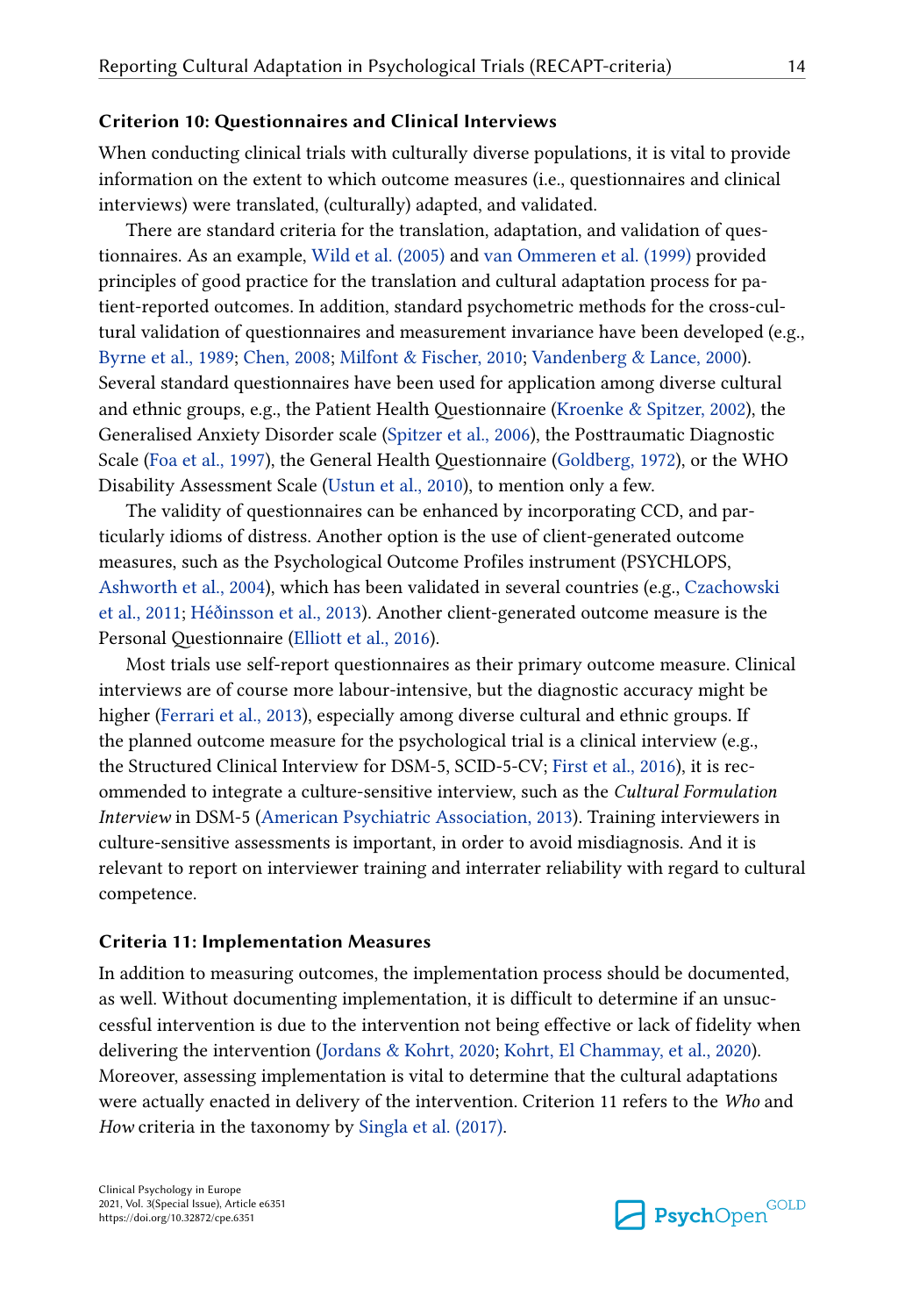In addition to fidelity, competency of providers is important to evaluate. Competency tools now exist that can be modified based by the culture and context for a psychological intervention [\(Kohrt, Schafer, et al., 2020\)](#page-20-0); these address both competency in nonspecific treatment factors ([Kohrt et al., 2015\)](#page-20-0) and culturally adapted competencies in treatment specific factors, such as for PM+ [\(Pedersen et al., in press\)](#page-22-0).

## **Quality Rating**

Currently there are no standards for ranking of cultural adaptation quality. We propose for preliminary use that cultural adaptation studies that only report on 4 or fewer of the criteria be consider 'low quality' of reporting. Studies that are 5-8 criteria be identified as 'moderate quality' of reporting. Finally, studies that clearly document 9-11 criteria be considered 'high quality'. These rankings are subject to change as more documentation occurs on adaptation and further research is conducted about what aspects of adaptation matter most for successfully alleviating suffering across cultures and context around the world.

## **Concluding Remarks**

In this paper, we propose a set of reporting criteria for cultural adaptation in clinical trials which test psychological interventions among diverse cultural and ethnic groups. Although these reporting criteria were primarily developed for treatments of common mental disorders, they may be used also for other kinds of interventions, such as prevention or mental health promotion.

The suggested set of criteria was compiled based on the authors' experiences and current literature. Although not exhaustive, the criteria are comprehensive and may be used for top-down and bottom-up cultural adaptation ([Hall et al., 2016](#page-18-0); [Hwang, 2006](#page-19-0)). They can be used to guide the process of cultural adaptation, as well as for documentation. That said, it is likely that not all of these criteria are relevant for all trials conducted in this field of research. In this sense, the use and the sequence can be adapted flexibly to the needs of researchers. A template for documenting the process and results of cultural adaptation can be found in the [Supplementary Materials](#page-15-0).

Reporting on cultural adaptation more consistently in future psychological trials will hopefully improve the quality of evidence and contribute to examining the effect of cultural adaptation on treatment efficacy, feasibility, and acceptability.

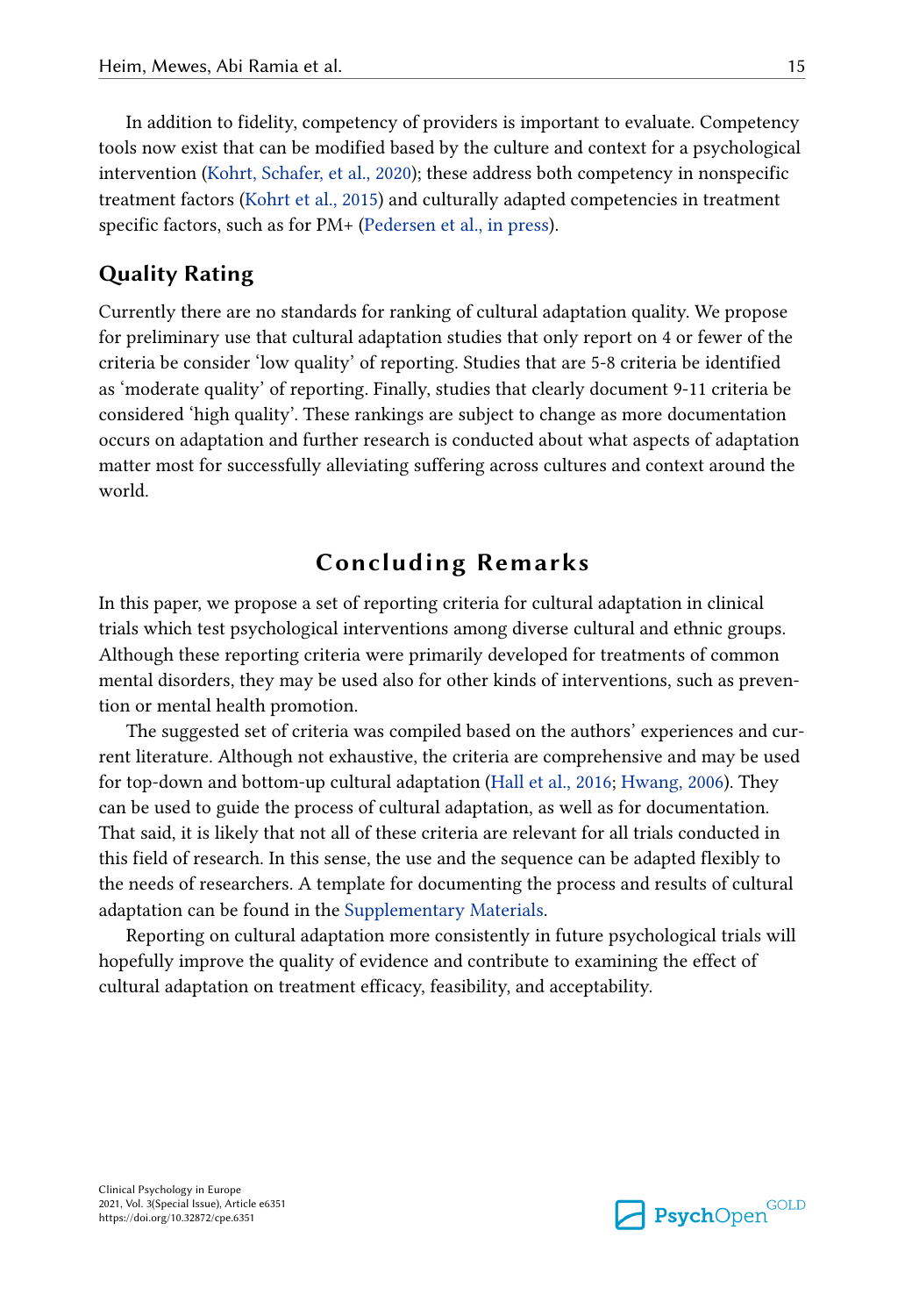<span id="page-15-0"></span>**Funding:** The project that led to the development of the reporting criteria and the paper was funded by the German Federal Ministry of Education and Research (Nr 01EF1806H).

**Acknowledgments:** We would like to thank Dr. Kenneth Carswell for his valuable contributions to the manuscript.

**Competing Interests:** Eva Heim and Cornelia Weise are both Guest Editors of this Special Issue of Clinical Psychology in Europe but played no editorial role in this particular article or intervened in any form in the peer review process.

## **Supplementary Materials**

The Supplementary Materials contain the following items (for access see Index of Supplementary Materials below):

- **Appendices**
	- *Appendix A* provides additional information on definitions of culture, cultural adaptation literature, the process for developing the RECAPT criteria, and detailed information on each criterion.
	- *Appendix B* shows the expert survey used for developing the RECAPT criteria.
- **RECAPT Template**

A template for documenting the cultural adaptation process that was developed by the "Task force for cultural adaptation of mental health interventions for refugees". A documented version for better understanding is provided, along with an empty template in Word format that can be used for future studies.

#### **Index of Supplementary Materials**

- Heim, E., Mewes, R., Abi Ramia, J., Glaesmer, H., Hall, B., Harper Shehadeh, M., Ünlü, B., Kananian, S., Kohrt, B. A., Lechner-Meichsner, F., Lotzin, A., Moro, M. R., Radjack, R., Salamanca-Sanabria, A., Singla, D. R., Starck, A., Sturm, G., Tol, W., Weise, C., & Knaevelsrud, C. (2021a). *Supplementary materials to "Reporting Cultural Adaptation in Psychological Trials – The RECAPT criteria"* [Appendices]. PsychOpen GOLD.<https://doi.org/10.23668/psycharchives.5201>
- Heim, E., Mewes, R., Abi Ramia, J., Glaesmer, H., Hall, B., Harper Shehadeh, M., Ünlü, B., Kananian, S., Kohrt, B. A., Lechner-Meichsner, F., Lotzin, A., Moro, M. R., Radjack, R., Salamanca-Sanabria, A., Singla, D. R., Starck, A., Sturm, G., Tol, W., Weise, C., & Knaevelsrud, C. (2021b). *Supplementary materials to "Reporting Cultural Adaptation in Psychological Trials – The RECAPT criteria"* [RECAPT Template]. PsychOpen GOLD.<https://doi.org/10.23668/psycharchives.5192>

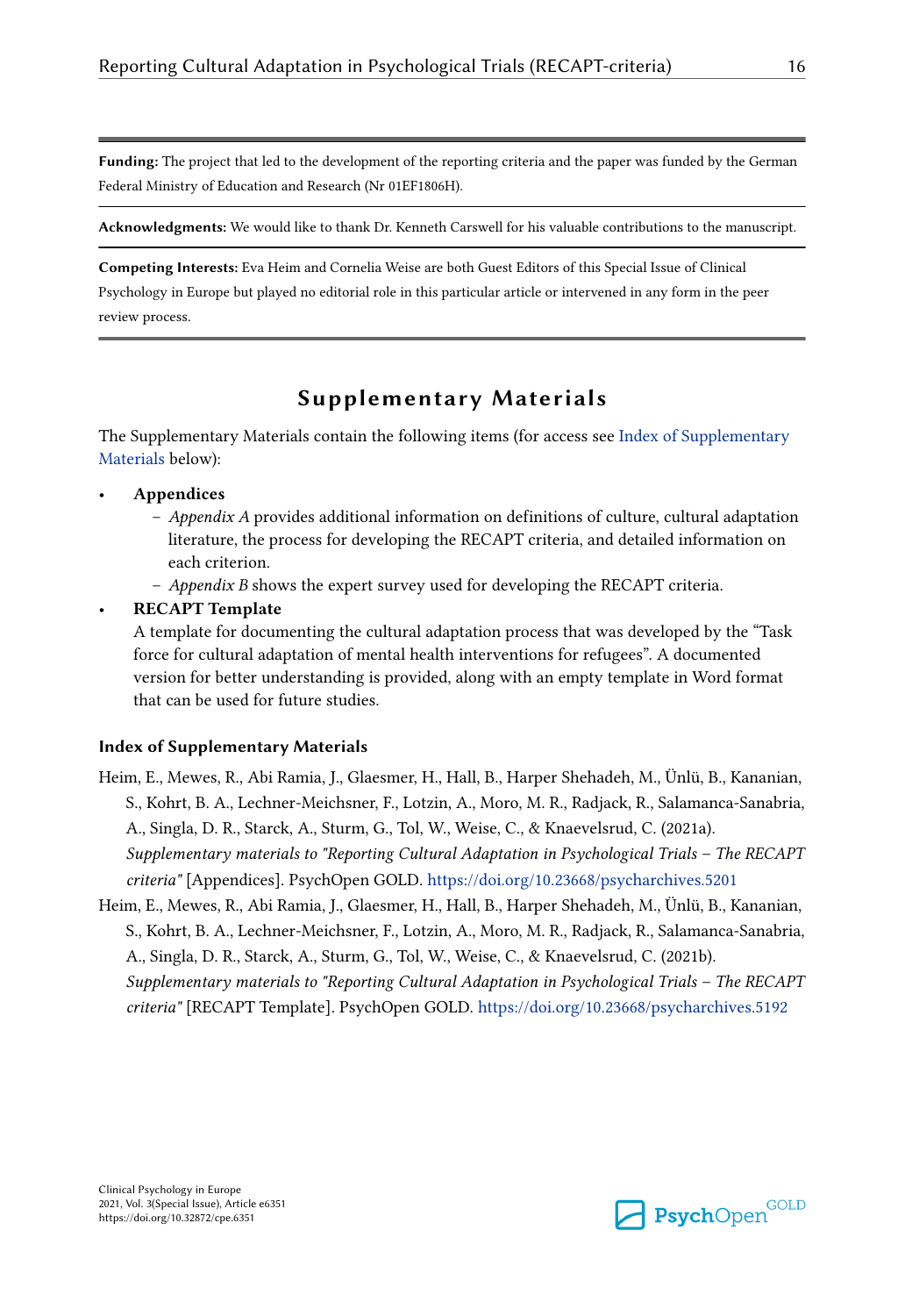## **References**

- <span id="page-16-0"></span>Abi Ramia, J., Harper Shehadeh, M., Kheir, W., Zoghbi, E., Watts, S., Heim, E., & El Chammay, R. (2018). Community cognitive interviewing to inform local adaptations of an e-mental health intervention in Lebanon. *Global Mental Health, 5*, Article e39. <https://doi.org/10.1017/gmh.2018.29>
- American Psychiatric Association. (2013). *Diagnostic and statistical manual of mental disorders* (5th ed.). American Psychiatric Publishing.
- Applied Mental Health Research (AMHR) Group at Johns Hopkins University. (2013). *The DIME Program Research Model: Design, Implementation, Monitoring and Evaluation*. [https://www.jhsph.edu/research/centers-and-institutes/global-mental-health/resource](https://www.jhsph.edu/research/centers-and-institutes/global-mental-health/resource-materials/design-implementation-monitoring-and-evaluation-dime/)[materials/design-implementation-monitoring-and-evaluation-dime/](https://www.jhsph.edu/research/centers-and-institutes/global-mental-health/resource-materials/design-implementation-monitoring-and-evaluation-dime/)
- Ashworth, M., Shepherd, M., Christey, J., Matthews, V., Wright, K., Parmentier, H., Robinson, S., & Godfrey, E. (2004). A client-generated psychometric instrument: The development of 'PSYCHLOPS'. *Counselling & Psychotherapy Research, 4*(2), 27-31. <https://doi.org/10.1080/14733140412331383913>
- Barlow, D. H., Allen, L. B., & Choate, M. L. (2004). Toward a unified treatment for emotional disorders. *Behavior Therapy, 35*(2), 205-230. [https://doi.org/10.1016/S0005-7894\(04\)80036-4](https://doi.org/10.1016/S0005-7894(04)80036-4)
- Benish, S. G., Quintana, S., & Wampold, B. E. (2011, July). Culturally adapted psychotherapy and the legitimacy of myth: A direct-comparison meta-analysis. *Journal of Counseling Psychology, 58*(3), 279-289.<https://doi.org/10.1037/a0023626>
- Bernal, G., Bonilla, J., & Bellido, C. (1995). Ecological validity and cultural sensitivity for outcome research: Issues for the cultural adaptation and development of psychosocial treatments with Hispanics. *Journal of Abnormal Child Psychology, 23*(1), 67-82. <https://doi.org/10.1007/BF01447045>
- Bernal, G., & Sáez-Santiago, E. (2006). Culturally centered psychosocial interventions. *Journal of Community Psychology, 34*(2), 121-132. <https://doi.org/10.1002/jcop.20096>
- Betancourt, H., & López, S. R. (1993). The study of culture, ethnicity, and race in American psychology. *The American Psychologist, 48*(6), 629-637. <https://doi.org/10.1037/0003-066X.48.6.629>
- Bhui, K., & Bhugra, D. (2002). Explanatory models for mental distress: Implications for clinical practice and research. *The British Journal of Psychiatry, 181*(1), Article 6. <https://doi.org/10.1192/bjp.181.1.6>
- Böttche, M., Kampisiou, C., Stammel, N., El-Haj-Mohamad, R., Heeke, C., Burchert, S., Heim, E., Wagner, B., Renneberg, B., Böttcher, J., Glaesmer, H., Gouzoulis-Mayfrank, E., Zielasek, J., Konnopka, A., Murray, L., & Knaevelsrud, C. (2021). From formative research to cultural adaptation of a face-to-face and internet-based cognitive-behavioural intervention for Arabicspeaking refugees in Germany. *Clinical Psychology in Europe, 3*(Special Issue), Article e4623. <https://doi.org/10.32872/cpe.4623>

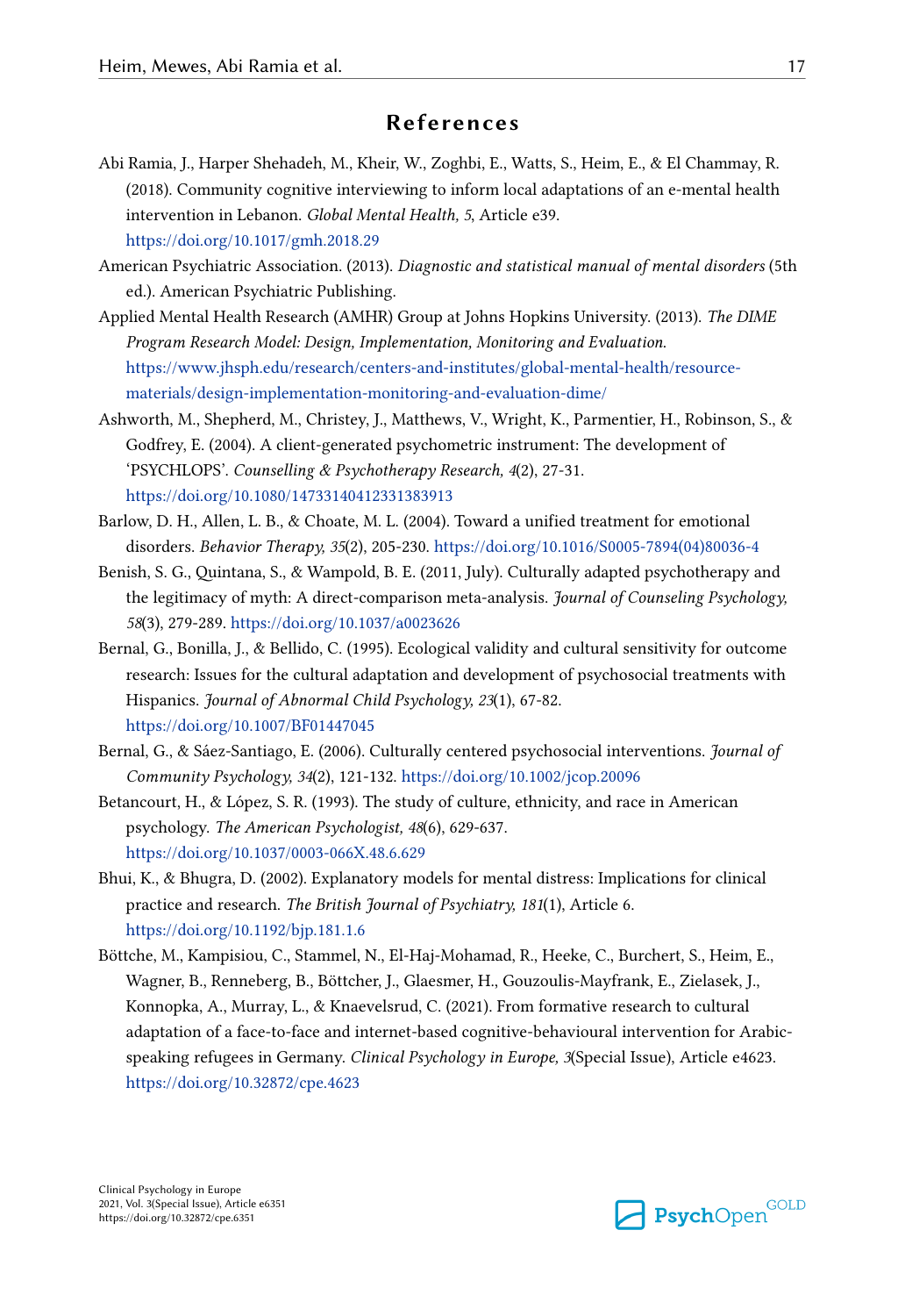- <span id="page-17-0"></span>Byrne, B. M., Shavelson, R. J., & Muthén, B. (1989). Testing for the equivalence of factor covariance and mean structures: The issue of partial measurement invariance. *Psychological Bulletin, 105*(3), 456-466.<https://doi.org/10.1037/0033-2909.105.3.456>
- Castro-Camacho, L., Rattner, M., Quant, D. M., González, L., Moreno, J. D., & Ametaj, A. (2019). A contextual adaptation of the Unified Protocol for the transdiagnostic treatment of emotional disorders in victims of the armed conflict in Colombia. *Cognitive and Behavioral Practice, 26*(2), 351-365. <https://doi.org/10.1016/j.cbpra.2018.08.002>
- Chambers, D. A., Glasgow, R. E., & Stange, K. C. (2013). The dynamic sustainability framework: Addressing the paradox of sustainment amid ongoing change. *Implementation Science, 8*(1), Article 117.<https://doi.org/10.1186/1748-5908-8-117>
- Chambers, D. A., & Norton, W. E. (2016, October). The Adaptome: Advancing the science of intervention adaptation. *American Journal of Preventive Medicine, 51*(4, Suppl 2), S124-S131. <https://doi.org/10.1016/j.amepre.2016.05.011>
- Chen, F. F. (2008, November). What happens if we compare chopsticks with forks? The impact of making inappropriate comparisons in cross-cultural research. *Journal of Personality and Social Psychology, 95*(5), 1005-1018. <https://doi.org/10.1037/a0013193>
- Chorpita, B. F., & Daleiden, E. L. (2009). Mapping evidence-based treatments for children and adolescents: Application of the distillation and matching model to 615 treatments from 322 randomized trials. *Journal of Consulting and Clinical Psychology, 77*(3), 566-579. <https://doi.org/10.1037/a0014565>
- Chowdhary, N., Jotheeswaran, A. T., Nadkarni, A., Hollon, S. D., King, M., Jordans, M. J., Rahman, A., Verdeli, H., Araya, R., & Patel, V. (2014). The methods and outcomes of cultural adaptations of psychological treatments for depressive disorders: A systematic review. *Psychological Medicine, 44*(6), 1131-1146. <https://doi.org/10.1017/S0033291713001785>
- Chu, J., & Leino, A. (2017). Advancement in the maturing science of cultural adaptations of evidence-based interventions. *Journal of Consulting and Clinical Psychology, 85*(1), 45-57. <https://doi.org/10.1037/ccp0000145>
- Cork, C., Kaiser, B. N., & White, R. G. (2019). The integration of idioms of distress into mental health assessments and interventions: A systematic review. *Global Mental Health, 6*, Article e7. <https://doi.org/10.1017/gmh.2019.5>
- Cuijpers, P., Reijnders, M., & Huibers, M. J. H. (2019, May 7). The role of common ractors in psychotherapy outcomes. *Annual Review of Clinical Psychology, 15*, 207-231. <https://doi.org/10.1146/annurev-clinpsy-050718-095424>
- Czachowski, S., Seed, P., Schofield, P., & Ashworth, M. (2011). Measuring psychological change during cognitive behaviour therapy in primary care: A Polish study using 'PSYCLOPS' (Psychological Outcome Profiles). *PLoS One, 6*(12), Article e27378. <https://doi.org/10.1371/journal.pone.0027378>
- Dawson, K. S., Bryant, R. A., Harper, M., Kuowei Tay, A., Rahman, A., Schafer, A., & van Ommeren, M. (2015). Problem Management Plus (PM+): A WHO transdiagnostic psychological

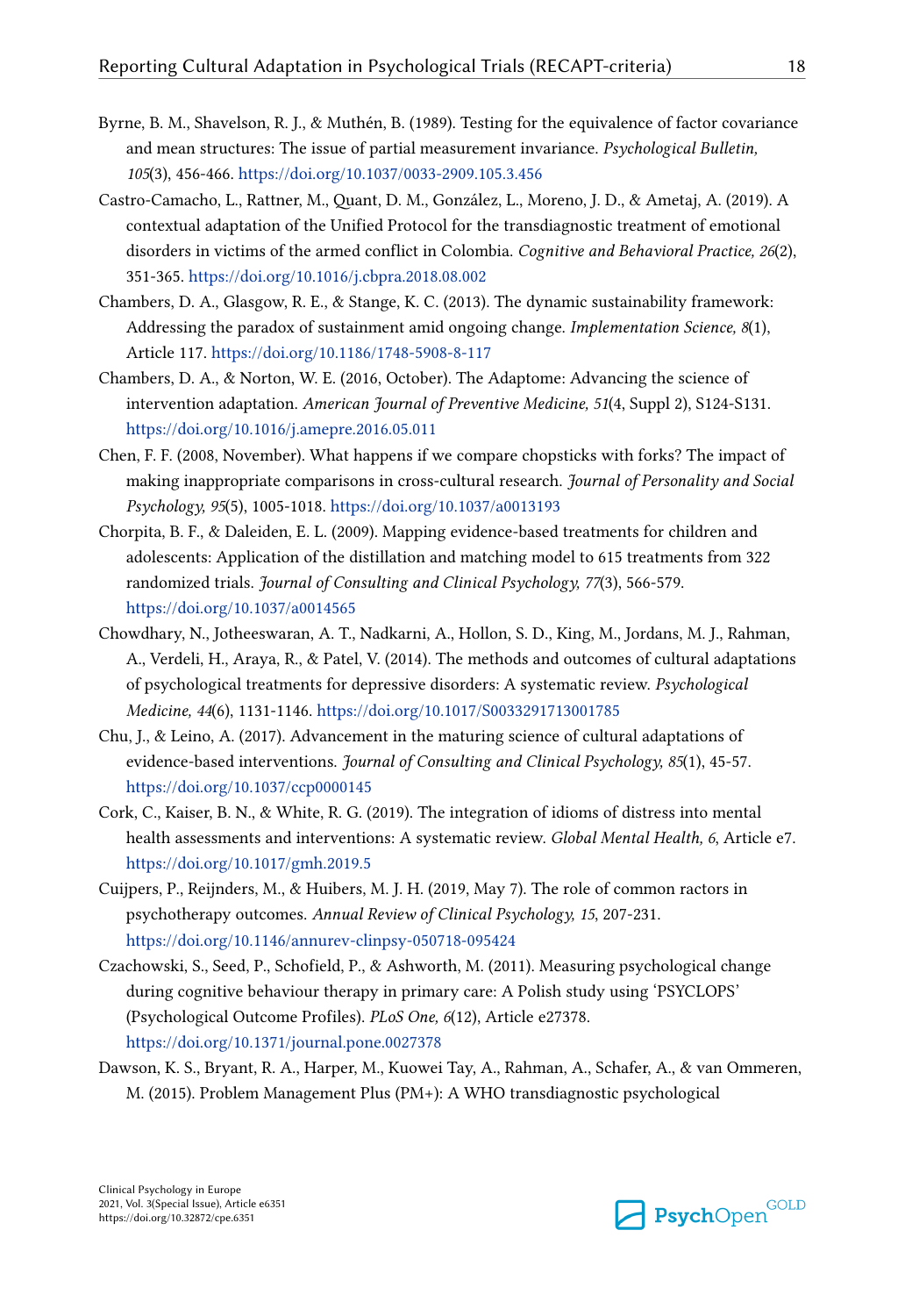<span id="page-18-0"></span>intervention for common mental health problems. *World Psychiatry, 14*(3), 354-357. <https://doi.org/10.1002/wps.20255>

- Elliott, R., Wagner, J., Sales, C. M. D., Rodgers, B., Alves, P., & Café, M. J. (2016). Psychometrics of the Personal Questionnaire: A client-generated outcome measure. *Psychological Assessment, 28*(3), 263-278.<https://doi.org/10.1037/pas0000174>
- Epping‐Jordan, J. E., Harris, R., Brown, F. L., Carswell, K., Foley, C., García‐Moreno, C., Kogan, C., & van Ommeren, M. (2016). Self‐Help Plus (SH+): A new WHO stress management package. *World Psychiatry, 15*(3), 295-296. <https://doi.org/10.1002/wps.20355>
- Ertl, V., Pfeiffer, A., Schauer, E., Elbert, T., & Neuner, F. (2011, August 3). Community-implemented trauma therapy for former child soldiers in Northern Uganda: A randomized controlled trial. *Journal of the American Medical Association, 306*(5), 503-512. <https://doi.org/10.1001/jama.2011.1060>
- Ferrari, A. J., Somerville, A., Baxter, A., Norman, R., Patten, S. B., Vos, T., & Whiteford, H. A. (2013). Global variation in the prevalence and incidence of major depressive disorder: A systematic review of the epidemiological literature. *Psychological Medicine, 43*(3), 471-481. <https://doi.org/10.1017/S0033291712001511>
- First, M. B., Williams, J. B. W., Karg, R. S., & Spitzer, R. L. (2016). *Structured Clinical Interview for DSM-5® Disorders—Clinician Version (SCID-5-CV)*. American Psychiatric Association.
- Fischer, R., & Schwartz, S. (2011). Whence differences in value priorities? Individual, cultural, or artifactual sources. *Journal of Cross-Cultural Psychology, 42*(7), 1127-1144. <https://doi.org/10.1177/0022022110381429>
- Foa, E. B., Cashman, L., Jaycox, L., & Perry, K. (1997). The validation of a self-report measure of posttraumatic stress disorder: The Posttraumatic Diagnostic Scale. *Psychological Assessment, 9*(4), 445-451.<https://doi.org/10.1037/1040-3590.9.4.445>
- Gautham, M., Singh, R., Weiss, H., Brugha, R., Patel, V., Desai, N. G., Nandan, D., Kielmann, K., & Grosskurth, H. (2008, March). Socio-cultural, psychosexual and biomedical factors associated with genital symptoms experienced by men in rural India. *Tropical Medicine & International Health, 13*(3), 384-395.<https://doi.org/10.1111/j.1365-3156.2008.02013.x>
- Goldberg, D. P. (1972). *The detection of psychiatric illness by questionnaire: A technique for the identification and assessment of non-psychotic psychiatric illness*. Oxford University Press.
- González Castro, F., Barrera, M., Jr., & Holleran Steiker, L. K. (2010). Issues and challenges in the design of culturally adapted evidence-based interventions. *Annual Review of Clinical Psychology, 6*, 213-239.<https://doi.org/10.1146/annurev-clinpsy-033109-132032>
- Hall, G. C. N., Ibaraki, A. Y., Huang, E. R., Marti, C. N., & Stice, E. (2016). A meta-analysis of cultural adaptations of psychological interventions. *Behavior Therapy, 47*(6), 993-1014. <https://doi.org/10.1016/j.beth.2016.09.005>
- Haroz, E. E., Ritchey, M., Bass, J. K., Kohrt, B. A., Augustinavicius, J., Michalopoulos, L., Burkey, M. D., & Bolton, P. (2017). How is depression experienced around the world? A systematic review of qualitative literature. *Social Science & Medicine, 183*, 151-162. <https://doi.org/10.1016/j.socscimed.2016.12.030>

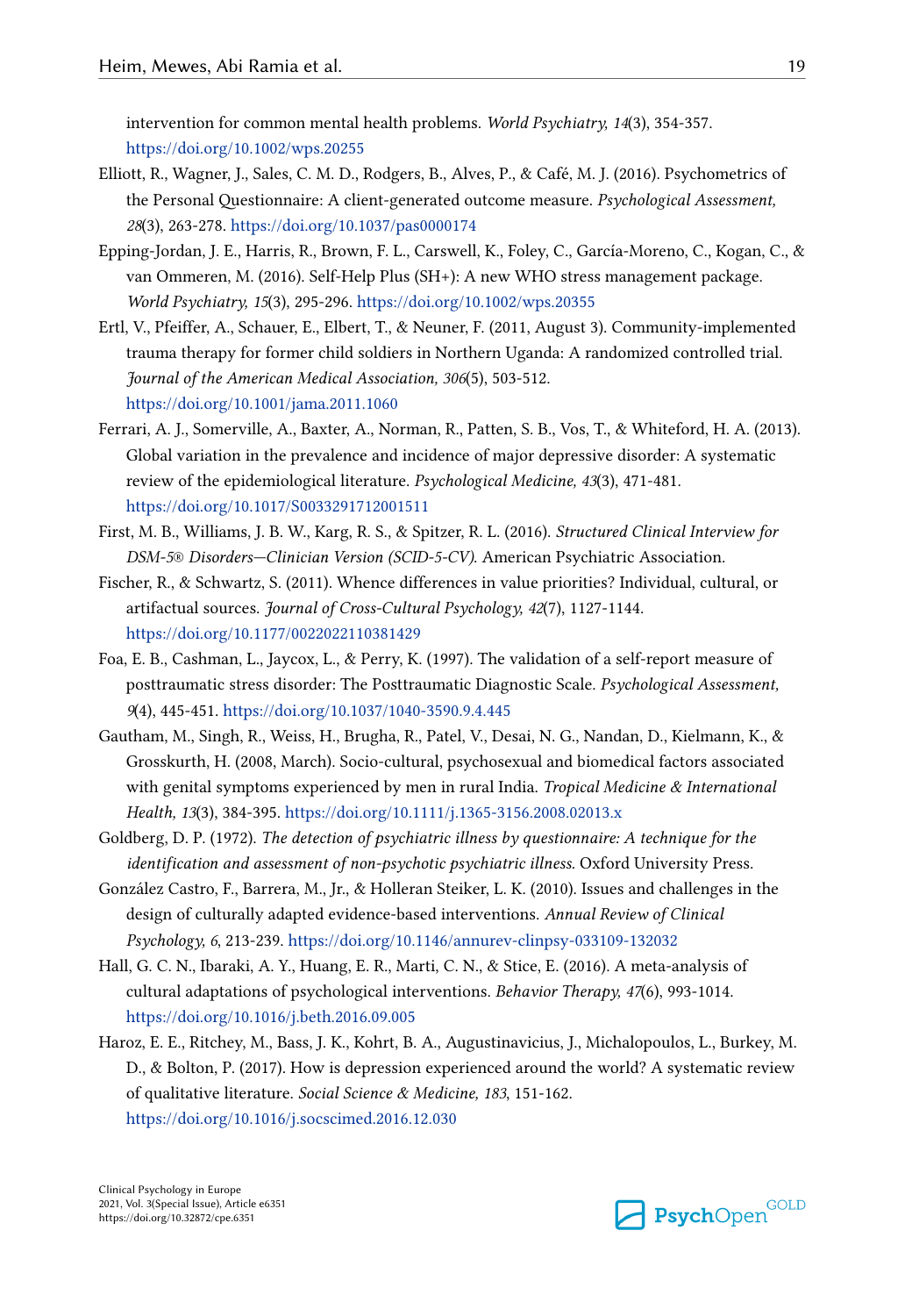- <span id="page-19-0"></span>Harper Shehadeh, M., Heim, E., Chowdhary, N., Maercker, A., & Albanese, E. (2016). Cultural adaptation of minimally guided interventions for common mental disorders: A systematic review and meta-analysis. *JMIR Mental Health, 3*(3), Article e44. <https://doi.org/10.2196/mental.5776>
- Héðinsson, H., Kristjánsdóttir, H., Ólason, D. Þ., & Sigurðsson, J. F. (2013). A validation and replication study of the patient-generated measure PSYCHLOPS on an Icelandic clinical population. *European Journal of Psychological Assessment, 29*(2), 89-95. <https://doi.org/10.1027/1015-5759/a000136>
- Heim, E., Burchert, S., Shala, M., Kaufmann, M., Cerga-Pashoja, A., Morina, N., Schaub, M. P., Knaevelsrud, C., & Maercker, A. (2020). *Effect of cultural adaptation of a smartphone-based selfhelp programme on its acceptability and efficacy: Study protocol for a randomized controlled trial.*  PsychArchives. <https://doi.org/10.23668/psycharchives.3152>
- Heim, E., & Knaevelsrud, C. (2021). Standardised research methods and documentation in cultural adaptation: The need, the potential and future steps. *Clinical Psychology in Europe, 3*(Special Issue), Article e5513. <https://doi.org/10.32872/cpe.5513>
- Heim, E., & Kohrt, B. A. (2019). Cultural adaptation of scalable psychological interventions: A new conceptual framework. *Clinical Psychology in Europe, 1*(4), Article e37679. <https://doi.org/10.32872/cpe.v1i4.37679>
- Henrich, J., Heine, S. J., & Norenzayan, A. (2010). The weirdest people in the world? *Behavioral and Brain Sciences, 33*(2-3), 61-83.<https://doi.org/10.1017/S0140525X0999152X>
- Hinton, D. E., Pich, V., Marques, L., Nickerson, A., & Pollack, M. H. (2010). Khyâl attacks: A key idiom of distress among traumatized Cambodia refugees. *Culture, Medicine and Psychiatry, 34*(2), 244-278.<https://doi.org/10.1007/s11013-010-9174-y>
- Hinton, D. E., Rivera, E. I., Hofmann, S. G., Barlow, D. H., & Otto, M. W. (2012). Adapting CBT for traumatized refugees and ethnic minority patients: Examples from culturally adapted CBT (CA-CBT). *Transcultural Psychiatry, 49*(2), 340-365. <https://doi.org/10.1177/1363461512441595>
- Hook, K., Ametaj, A., Cheng, Y., Serba, E. G., Henderson, D. C., Hanlon, C., & Ng, L. C. (2021). Psychotherapy in a resource-constrained setting: Understanding context for adapting and integrating a brief psychological intervention into primary care. *Psychotherapy*. Advance online publication. <https://doi.org/10.1037/pst0000364>
- Hwang, W.-C. (2006). The psychotherapy adaptation and modification framework: Application to Asian Americans. *The American Psychologist, 61*(7), 702-715. <https://doi.org/10.1037/0003-066X.61.7.702>
- Jordans, M. J. D., & Kohrt, B. A. (2020). Scaling up mental health care and psychosocial support in low-resource settings: A roadmap to impact. *Epidemiology and Psychiatric Sciences, 29*, Article e189.<https://doi.org/10.1017/S2045796020001018>
- Kaiser, B. N., & Jo Weaver, L. (2019). Culture-bound syndromes, idioms of distress, and cultural concepts of distress: New directions for an old concept in psychological anthropology. *Transcultural Psychiatry, 56*(4), 589-598.<https://doi.org/10.1177/1363461519862708>

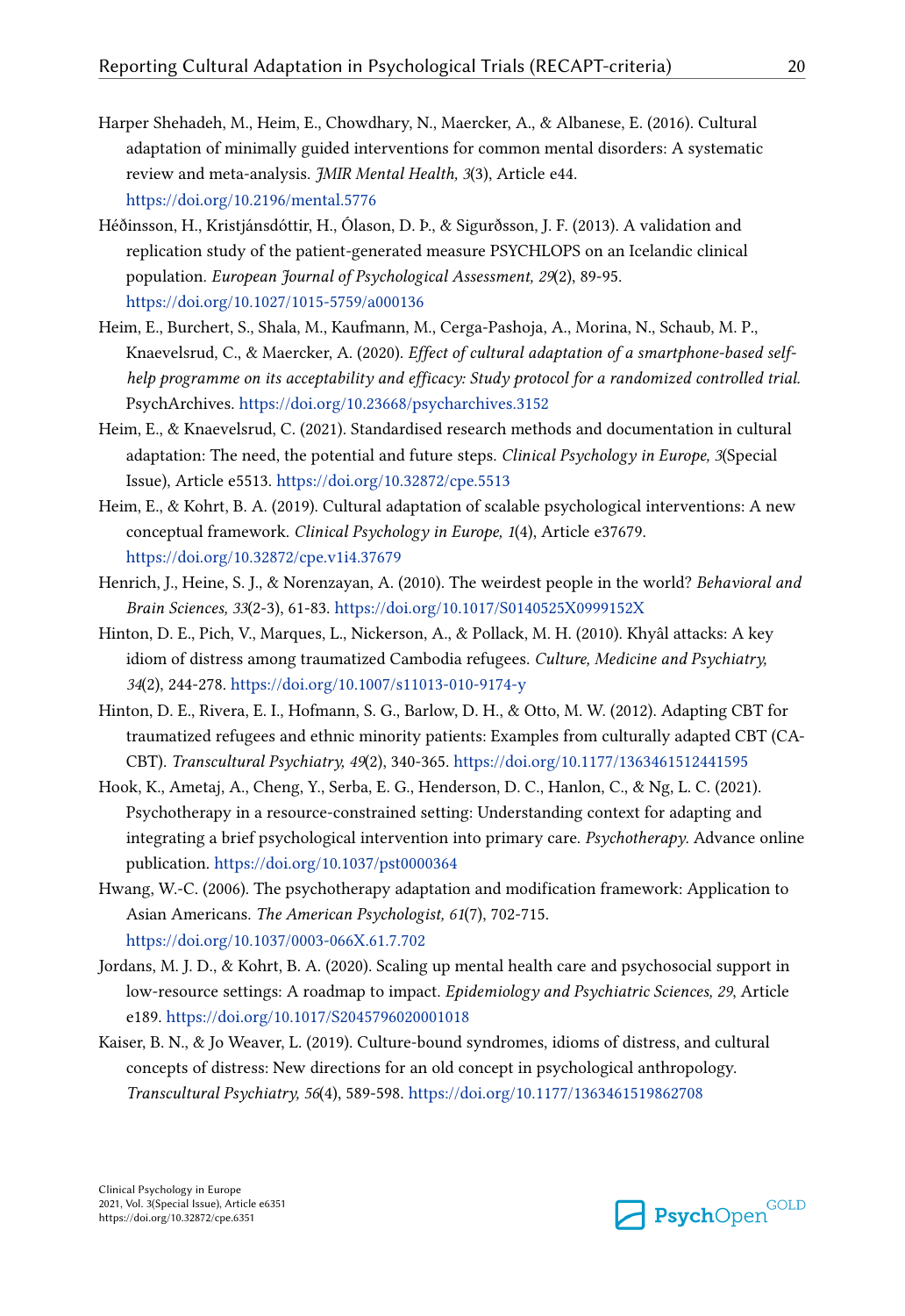- <span id="page-20-0"></span>Keys, H. M., Kaiser, B. N., Kohrt, B. A., Khoury, N. M., & Brewster, A. R. (2012). Idioms of distress, ethnopsychology, and the clinical encounter in Haiti's Central Plateau. *Social Science & Medicine, 75*(3), 555-564. <https://doi.org/10.1016/j.socscimed.2012.03.040>
- Knaevelsrud, C., Brand, J., Lange, A., Ruwaard, J., & Wagner, B. (2015). Web-based psychotherapy for posttraumatic stress disorder in war-traumatized arab patients: Randomized controlled trial. *Journal of Medical Internet Research, 17*(3), Article e71.<https://doi.org/10.2196/jmir.3582>
- Kohrt, B. A., El Chammay, R., & Dossen, S. B. (2020). Policy makers' tough choices for psychological interventions in global mental health: Learning from multisite studies. *JAMA Psychiatry, 77*(5), 452-454. <https://doi.org/10.1001/jamapsychiatry.2019.4267>
- Kohrt, B. A., & Hruschka, D. J. (2010). Nepali concepts of psychological trauma: The role of idioms of distress, ethnopsychology, and ethnophysiology in alleviating suffering and preventing stigma. *Culture, Medicine and Psychiatry, 34*(2), 322-352. <https://doi.org/10.1007/s11013-010-9170-2>
- Kohrt, B. A., Jordans, M. J., Rai, S., Shrestha, P., Luitel, N. P., Ramaiya, M. K., Singla, D. R., & Patel, V. (2015). Therapist competence in global mental health: Development of the ENhancing Assessment of Common Therapeutic factors (ENACT) rating scale. *Behaviour Research and Therapy, 69*, 11-21. <https://doi.org/10.1016/j.brat.2015.03.009>
- Kohrt, B. A., Rasmussen, A., Kaiser, B. N., Haroz, E. E., Maharjan, S. M., Mutamba, B. B., de Jong, J. T., & Hinton, D. E. (2014). Cultural concepts of distress and psychiatric disorders: Literature review and research recommendations for global mental health epidemiology. *International Journal of Epidemiology, 43*(2), 365-406. <https://doi.org/10.1093/ije/dyt227>
- Kohrt, B. A., Schafer, A., Willhoite, A., Van't Hof, E., Pedersen, G. A., Watts, S., Ottman, K., Carswell, K., & van Ommeren, M. (2020). Ensuring Quality in Psychological Support (WHO EQUIP): Developing a competent global workforce. *World Psychiatry, 19*(1), 115-116. <https://doi.org/10.1002/wps.20704>
- Kohrt, B. A., Turner, E. L., Rai, S., Bhardwaj, A., Sikkema, K. J., Adelekun, A., Dhakal, M., Luitel, N. P., Lund, C., Patel, V., & Jordans, M. J. D. (2020). Reducing mental illness stigma in healthcare settings: Proof of concept for a social contact intervention to address what matters most for primary care providers. *Social Science & Medicine, 250*, Article 112852. <https://doi.org/10.1016/j.socscimed.2020.112852>
- Kroenke, K., & Spitzer, R. L. (2002). The PHQ-9: A new depression diagnostic and severity measure. *Psychiatric Annals, 32*, 509-515.<https://doi.org/10.3928/0048-5713-20020901-06>
- Lehman, D. R., Chiu, C.-y., & Schaller, M. (2004). Psychology and culture. *Annual Review of Psychology, 55*(1), 689-714. <https://doi.org/10.1146/annurev.psych.55.090902.141927>
- Leong, F. T. L., Priscilla Lui, P., & Kalibatseva, Z. (2019). Multicultural issues in clinical psychological assessment. In J. A. Suhr & M. Sellbom (Eds.), *The Cambridge handbook of clinical assessment and diagnosis* (pp. 25-37). Cambridge University Press. <https://doi.org/10.1017/9781108235433.003>

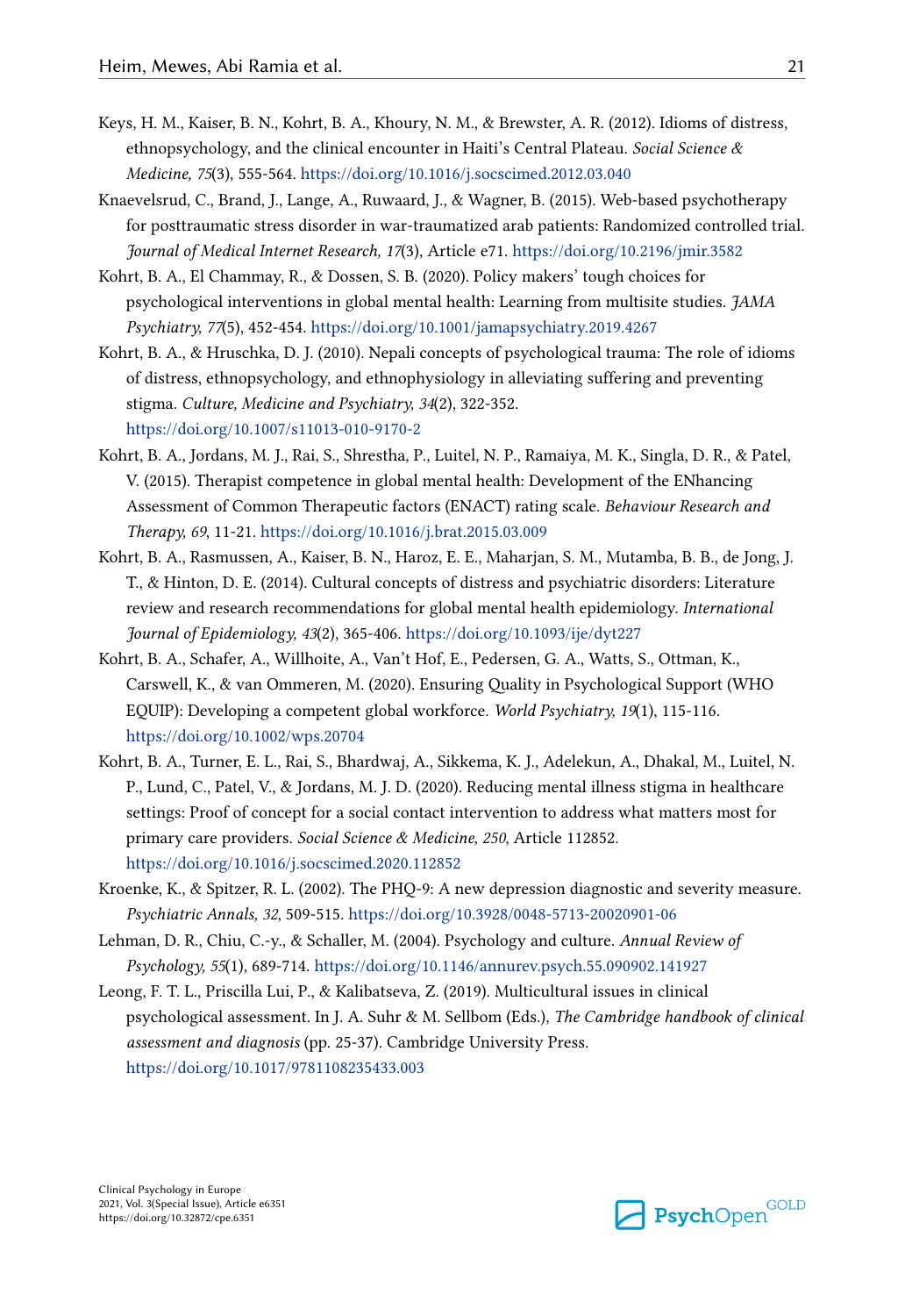- <span id="page-21-0"></span>Lotzin, A., Lindert, J., Koch, T., Liedl, A., & Schäfer, I. (2021). STARC-SUD – Adaptation of a transdiagnostic intervention for refugees with substance use disorders. *Clinical Psychology in Europe, 3*(Special Issue), Article e5329. <https://doi.org/10.32872/cpe.5329>
- Malterud, K. (2001). Qualitative research: Standards, challenges, and guidelines. *Lancet, 358*(9280), 483-488. [https://doi.org/10.1016/S0140-6736\(01\)05627-6](https://doi.org/10.1016/S0140-6736(01)05627-6)
- Mewes, R., Giesebrecht, J., Weise, C., & Grupp, F. (2021). Development of a culture-sensitive, lowthreshold psychoeducation intervention for asylum seekers (Tea Garden). *Clinical Psychology in Europe, 3*(Special Issue), Article e4577. <https://doi.org/10.32872/cpe.4577>
- Michie, S., Richardson, M., Johnston, M., Abraham, C., Francis, J., Hardeman, W., Eccles, M. P., Cane, J., & Wood, C. E. (2013, August). The behavior change technique taxonomy (v1) of 93 hierarchically clustered techniques: Building an international consensus for the reporting of behavior change interventions. *Annals of Behavioral Medicine, 46*(1), 81-95. <https://doi.org/10.1007/s12160-013-9486-6>
- Milfont, T. L., & Fischer, R. (2010). Testing measurement invariance across groups: Applications in cross-cultural research. *International Journal of Psychological Research, 3*(1), 111-121. <https://doi.org/10.21500/20112084.857>
- Min, S. K., & Suh, S.-y. (2010). The anger syndrome hwa-byung and its comorbidity. *Journal of Affective Disorders, 124*(1-2), 211-214.<https://doi.org/10.1016/j.jad.2009.10.011>
- Murray, L. K., Dorsey, S., Haroz, E., Lee, C., Alsiary, M. M., Haydary, A., Weiss, W. M., & Bolton, P. (2014). A Common Elements Treatment Approach for adult mental health problems in low- and middle-income countries. *Cognitive and Behavioral Practice, 21*(2), 111-123. <https://doi.org/10.1016/j.cbpra.2013.06.005>
- Napier, A. D., Ancarno, C., Butler, B., Calabrese, J., Chater, A., Chatterjee, H., Guesnet, F., Horne, R., Jacyna, S., Jadhav, S., Macdonald, A., Neuendorf, U., Parkhurst, A., Reynolds, R., Scambler, G., Shamdasani, S., Smith, S. Z., Stougaard-Nielsen, J., Thomson, L., Tyler, N., Volkmann, A.-M., Walker, T., Watson, J., de C Williams, A. C., Willott, C., Wilson, J., & Woolf, K. (2014). Culture and health. *Lancet, 384*(9954), 1607-1639. [https://doi.org/10.1016/S0140-6736\(14\)61603-2](https://doi.org/10.1016/S0140-6736(14)61603-2)
- Naslund, J. A., Aschbrenner, K. A., Araya, R., Marsch, L. A., Unutzer, J., Patel, V., & Bartels, S. J. (2017). Digital technology for treating and preventing mental disorders in low-income and middle-income countries: A narrative review of the literature. *The Lancet Psychiatry, 4*(6), 486-500. [https://doi.org/10.1016/S2215-0366\(17\)30096-2](https://doi.org/10.1016/S2215-0366(17)30096-2)
- Newby, J. M., Mackenzie, A., Williams, A. D., McIntyre, K., Watts, S., Wong, N., & Andrews, G. (2013). Internet cognitive behavioural therapy for mixed anxiety and depression: A randomized controlled trial and evidence of effectiveness in primary care. *Psychological Medicine, 43*(12), 2635-2648. <https://doi.org/10.1017/S0033291713000111>
- Nichter, M. (1981, December). Idioms of distress: Alternatives in the expression of psychosocial distress: A case study from South India. *Culture, Medicine and Psychiatry, 5*(4), 379-408. <https://doi.org/10.1007/BF00054782>
- Nichter, M. (2010). Idioms of distress revisited. *Culture, Medicine and Psychiatry, 34*(2), 401-416. <https://doi.org/10.1007/s11013-010-9179-6>

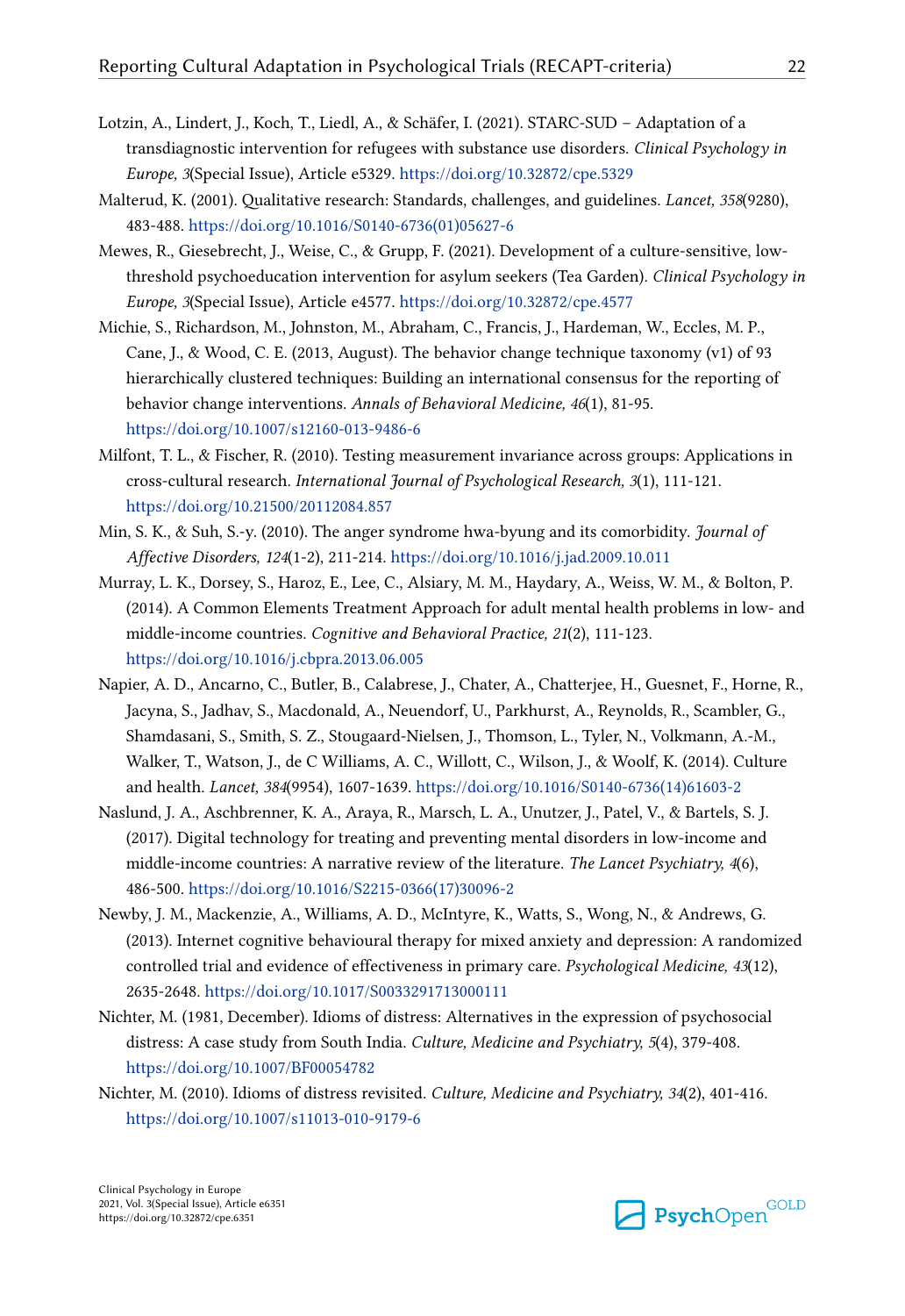- <span id="page-22-0"></span>Patel, V., Gwanzura, F., Simunyu, E., Lloyd, K., & Mann, A. (1995). The phenomenology and explanatory models of common mental disorder: A study in primary care in Harare, Zimbabwe. *Psychological Medicine, 25*(6), 1191-1199. <https://doi.org/10.1017/S003329170003316X>
- Pedersen, G., Gebrekristos, F., Eloul, L., Golden, S., Hemmo, M., Akhtar, A., Schafer, A., & Kohrt, B. A. (in press). Development of a tool to assess competencies of Problem Management Plus facilitators using observed standardised role plays: The EQUIP competency rating scale for PM+. *Intervention*.
- Perera, C., Salamanca-Sanabria, A., Caballero-Bernal, J., Feldman, L., Hansen, M., Bird, M., Hansen, P., Dinesen, C., Wiedemann, N., & Vallières, F. (2020). No implementation without cultural adaptation: A process for culturally adapting low-intensity psychological interventions in humanitarian settings. *Conflict and Health, 14*(1), Article 46. <https://doi.org/10.1186/s13031-020-00290-0>
- Ramaiya, M. K., Fiorillo, D., Regmi, U., Robins, C. J., & Kohrt, B. A. (2017). A cultural adaptation of Dialectical Behavior Therapy in Nepal. *Cognitive and Behavioral Practice, 24*(4), 428-444. <https://doi.org/10.1016/j.cbpra.2016.12.005>
- Rasmussen, A., Keatley, E., & Joscelyne, A. (2014). Posttraumatic stress in emergency settings outside North America and Europe: A review of the emic literature. *Social Science & Medicine, 109*, 44-54.<https://doi.org/10.1016/j.socscimed.2014.03.015>
- Rathod, S., Phiri, P., & Naeem, F. (2019). An evidence-based framework to culturally adapt cognitive behaviour therapy. *Cognitive Behaviour Therapist, 12*, Article e10. <https://doi.org/10.1017/S1754470X18000247>
- Rechsteiner, K., Maercker, A., Heim, E., & Meili, I. (2020). Metaphors for trauma: A cross-cultural qualitative comparison in Brazil, India, Poland, and Switzerland. *Journal of Traumatic Stress, 33*(5), 643-653.<https://doi.org/10.1002/jts.22533>
- Resnicow, K., Baranowski, T., Ahluwalia, J. S., & Braithwaite, R. L. (1999). Cultural sensitivity in public health: Defined and demystified. *Ethnicity & Disease, 9*(1), 10-21.
- Sangraula, M., Kohrt, B. A., Ghimire, R., Shrestha, P., Luitel, N. P., van't Hof, E., Dawson, K., & Jordans, M. J. D. (2021). Development of the mental health cultural adaptation and contextualization for implementation (mhCACI) procedure: Asystematic framework to prepare evidence-based psychological interventions for scaling. *Global Mental Health, 8*, Article e6. <https://doi.org/10.1017/gmh.2021.5>
- Sangraula, M., Van't Hof, E., Luitel, N. P., Turner, E. L., Marahatta, K., Nakao, J. H., van Ommeren, M., Jordans, M. J. D., & Kohrt, B. A. (2018). Protocol for a feasibility study of group-based focused psychosocial support to improve the psychosocial well-being and functioning of adults affected by humanitarian crises in Nepal: Group Problem Management Plus (PM+). *Pilot and Feasibility Studies, 4*, Article 126. <https://doi.org/10.1186/s40814-018-0315-3>
- Shala, M., Morina, N., Burchert, S., Cerga-Pashoja, A., Knaevelsrud, C., Maercker, A., & Heim, E. (2020). Cultural adaptation of Hap-pas-Hapi, an internet and mobile-based intervention for the treatment of psychological distress among Albanian migrants in Switzerland and Germany. *Internet Interventions, 21*, Article 100339. <https://doi.org/10.1016/j.invent.2020.100339>

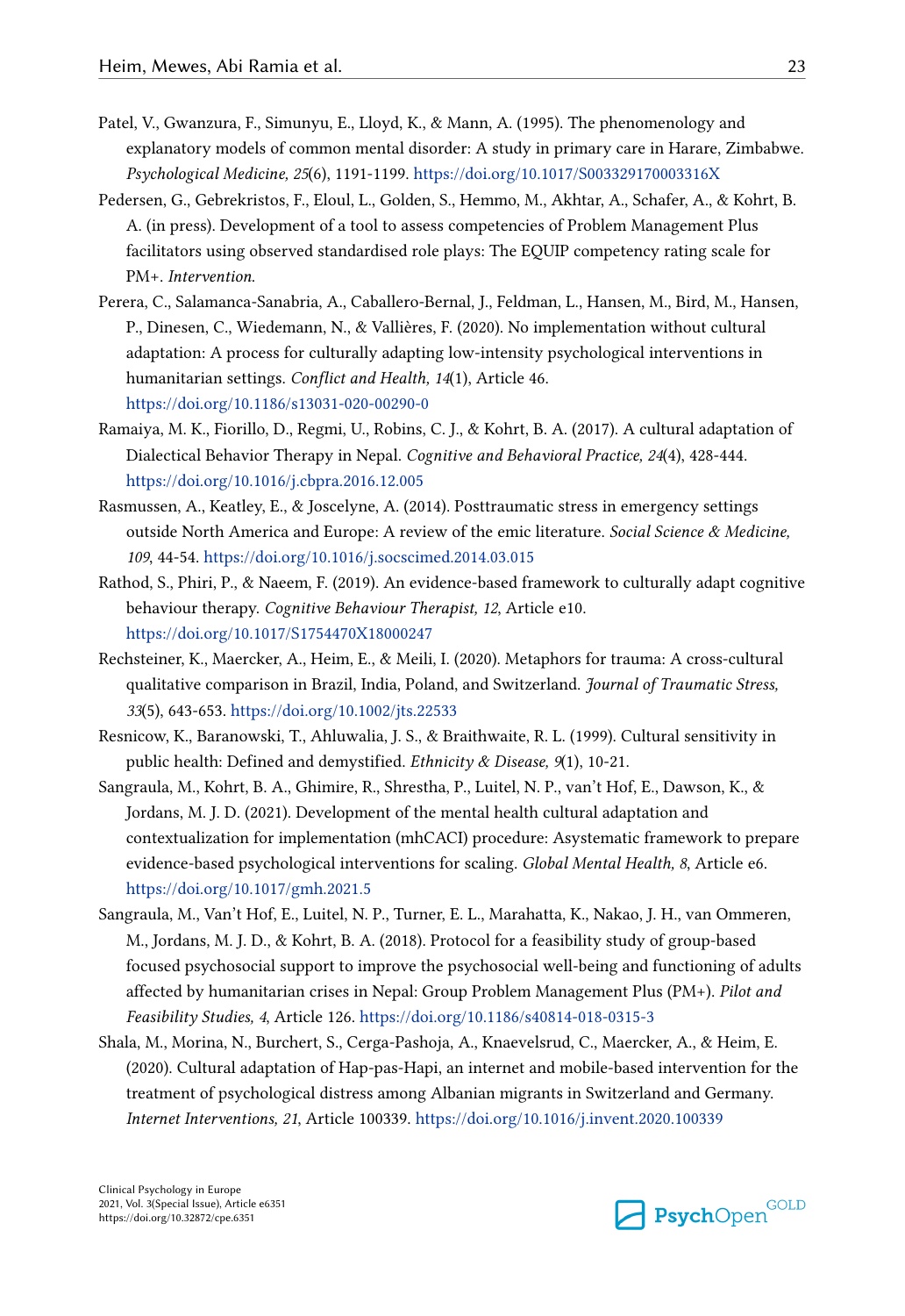- <span id="page-23-0"></span>Singla, D. R., Kohrt, B. A., Murray, L. K., Anand, A., Chorpita, B. F., & Patel, V. (2017). Psychological treatments for the world: Lessons from low- and middle-income countries. *Annual Review of Clinical Psychology, 13*(1), 149-181. <https://doi.org/10.1146/annurev-clinpsy-032816-045217>
- Singla, D. R., Lazarus, A., Atif, N., Sikander, S., Bhatia, U., Ahmad, I., Nisar, A., Khan, S., Fuhr, D., Patel, V., & Rahman, A. (2014). "Someone like us": Delivering maternal mental health through peers in two South Asian contexts. *Journal of Affective Disorders, 168*, 452-458. <https://doi.org/10.1016/j.jad.2014.07.017>
- Spitzer, R. L., Kroenke, K., Williams, J. B., & Lowe, B. (2006). A brief measure for assessing generalized anxiety disorder: The GAD-7. *Archives of Internal Medicine, 166*(10), 1092-1097. <https://doi.org/10.1001/archinte.166.10.1092>
- Sue, D. W., & Sue, D. (2015). *Counseling the culturally diverse: Theory and practice*. Wiley.
- Tong, A., Craig, J., & Sainsbury, P. (2007). Consolidated criteria for reporting qualitative research (COREQ): A 32-item checklist for interviews and focus groups. *International Journal for Quality in Health Care, 19*(6), 349-357. <https://doi.org/10.1093/intqhc/mzm042>
- Unterhitzenberger, J., Haberstumpf, S., Rosner, R., & Pfeiffer, E. (2021). "Same same or adapted?" Therapists' feedback on the implementation of trauma-focused cognitive behavioral therapy with unaccompanied young refugees *Clinical Psychology in Europe, 3*(Special Issue), Article e5431.<https://doi.org/10.32872/cpe.5431>
- Ustun, T. B., Kostanjesek, N., Chatterji, S., Rehm, J., & World Health Organization. (2010). *Measuring health and disability: Manual for WHO Disability Assessment Schedule (WHODAS 2.0)*  World Health Organization. Retrieved from <https://apps.who.int/iris/handle/10665/43974>
- Vandenberg, R. J., & Lance, C. E. (2000). A review and synthesis of the measurement invariance literature: Suggestions, practices, and recommendations for organizational research. *Organizational Research Methods, 3*(1), 4-70. <https://doi.org/10.1177/109442810031002>
- van Ommeren, M., Sharma, B., Thapa, S., Makaju, R., Prasain, D., Bhattarai, R., & de Jong, J. (1999). Preparing instruments for transcultural research: Use of the translation monitoring form with Nepali-speaking Bhutanese refugees. *Transcultural Psychiatry, 36*(3), 285-301. <https://doi.org/10.1177/136346159903600304>
- Verdeli, H., Clougherty, K., Bolton, P., Speelman, L., Lincoln, N., Bass, J., Neugebauer, R., & Weissman, M. (2003). Adapting group interpersonal psychotherapy for a developing country: Experience in rural Uganda. *World Psychiatry, 2*(2), 114-120.
- Wampold, B. E. (2007). Psychotherapy: The humanistic (and effective) treatment. *The American Psychologist, 62*(8), 857-873.<https://doi.org/10.1037/0003-066X.62.8.857>
- Wild, D., Grove, A., Martin, M., Eremenco, S., McElroy, S., Verjee-Lorenz, A., & Erikson, P. (2005). Principles of good practice for the translation and cultural adaptation process for patientreported outcomes (PRO) measures. *Value in Health, 8*(2), 94-104. <https://doi.org/10.1111/j.1524-4733.2005.04054.x>
- Yang, L. H., Thornicroft, G., Alvarado, R., Vega, E., & Link, B. G. (2014). Recent advances in crosscultural measurement in psychiatric epidemiology: Utilizing 'what matters most' to identify